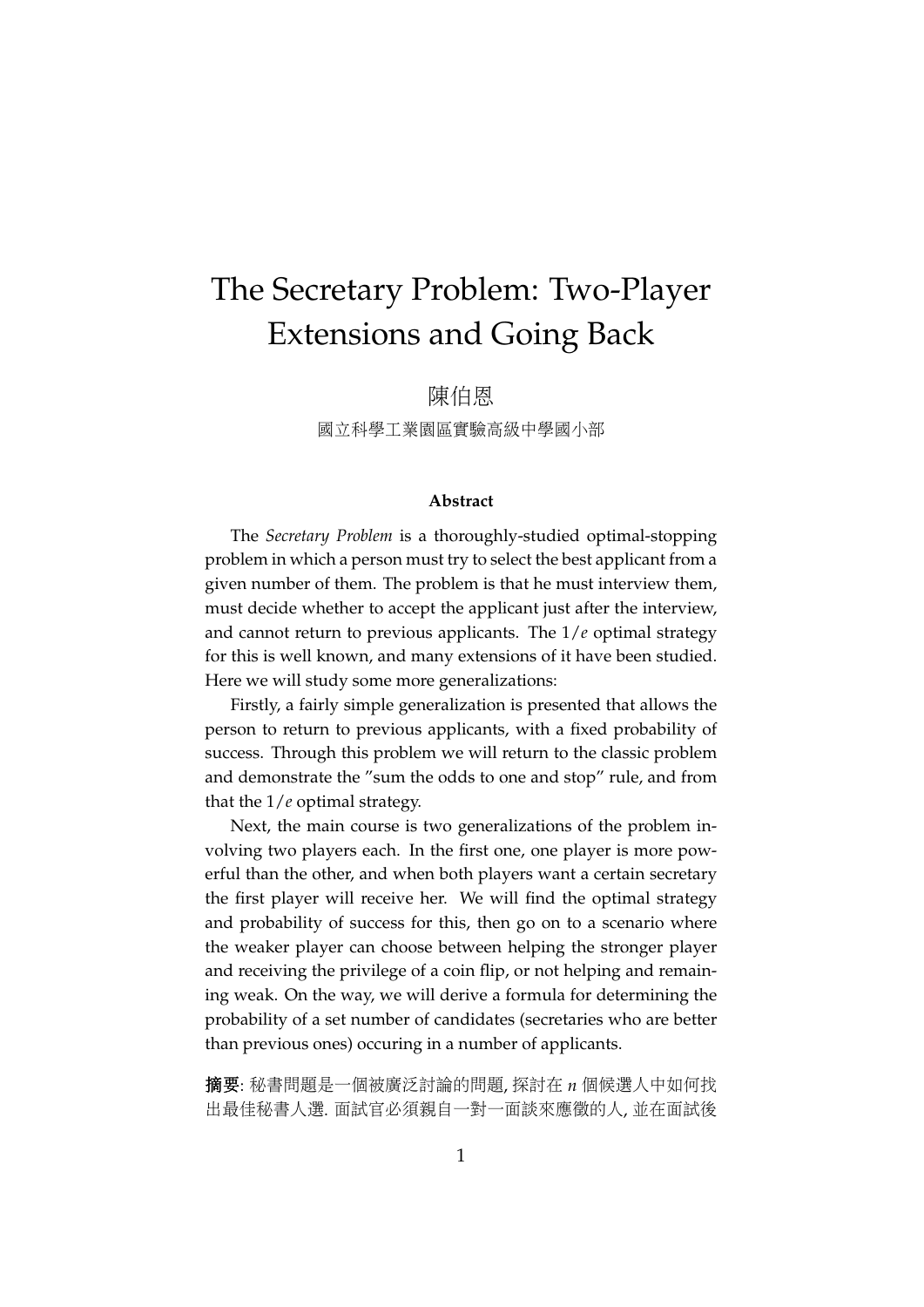<sup>馬</sup>上決定是否錄取, 而且不能反悔或者回頭去錄取先前面試的人. 最<sup>優</sup> <sup>策</sup>略的成功機率<sup>為</sup> 1/*e*, <sup>其</sup>方式為: <sup>以</sup><sup>前</sup> *<sup>n</sup>*/*<sup>e</sup>* 個候選人中的最佳者為<sup>基</sup> <sup>準</sup>, 錄取後來遇到的第一位超過這個基準的人選. 本文推廣此問題:

<sup>首</sup>先, <sup>假</sup>設我們容許面試官回頭選擇之前的面試者, <sup>且</sup>有一定的成 <sup>功</sup>機率, 我們發現原先的解, 即 1/*<sup>e</sup>* 原則, <sup>仍</sup>是最優的.

<sup>接</sup>下來還有兩種情況. <sup>第</sup>一個情況, 有兩個面試官, <sup>其</sup>中之一比較有 權力, 當兩人同時想錄取某一位面試者時, 權力較大的那位才能聘用<sup>那</sup> 位秘書. 我們發現這個情況的策略及成功機率跟原秘書問題是一樣的; 另外, 弱者也有兩種方式可以應對, <sup>第</sup>一是幫助強者且得到用硬幣正反 <sup>面</sup>決定誰是擁有者的反駁機會, <sup>第</sup>二是保持低弱的姿態什麼都不做. <sup>在</sup> 這過程中, 我們將導出一個公式來算出在若干面試者中, 取出這幾位<sup>候</sup> <sup>選</sup>者 (比前一位秘書好).

#### **1 Introduction**

The *Secretary Problem* is an optimal-stopping problem where we are asked to determine the optimal strategy for a person looking for the best secretary, the classic form of which is roughly as follows:

A person is looking for a secretary. He knows that there are exactly *n* applicants, from which he must choose precisely one secretary. He chooses by interviewing the applicants one by one. After each interview he can rank the applicant, but only relative to the other applicants. He cannot think of the applicant as better or worse than average or expected, because there is no such thing as an average or expected value. Immediately after he has finished interviewing an applicant, he must decide to accept or reject the applicant. He can accept only one applicant out of the *n* applicants, so once he accepts his game is over and he wins iff his applicant is the best applicant out of the *n* applicants. Once he has rejected an applicant he cannot return to accept him again, if he ever wishes to do so. (This restriction is partially removed in our first generalization.) The goal is to maximize the probability of getting the best applicant out of the *n* applicants.

This problem has already been thoroughly studied, along with many extensions and generalizations. In this paper we will be studying some two-player extensions. Various two-player extensions have already been studied, and the author thinks the simple two-player subordinate/dominant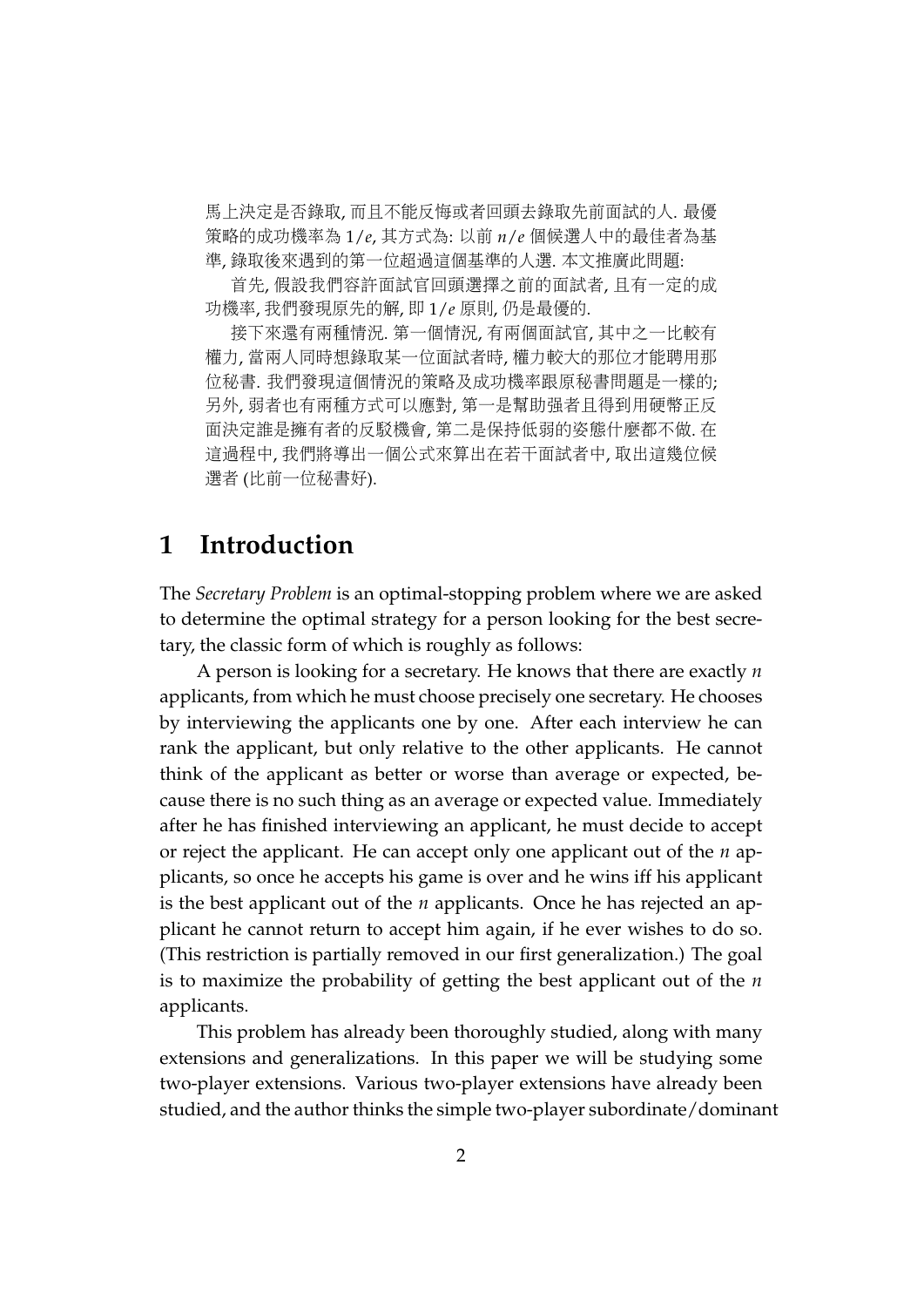problem has probably already been studied, but is not yet sure because he cannot find any of the articles, although there are many similar ones. See [1] for an example of a two-player extension and a more complete discussion of previous works on two-player secretary problems. See [2] for a general discussion of many types of extensions of the secretary problem.

#### **2 Preliminaries**

First, some definitions. An *applicant* is one of the secretaries to be interviewed. We generally denote the number of applicants (which is already known) by *n*. A *candidate* is an applicant that is better than all the applicants before him. There may and probably will be multiple candidates; if all the applicants are ordered from worst to best, all the applicants will be candidates. The first applicant is always an candidate. Furthermore, the best applicant (which we will, for simplicity, denote #1) is always the last candidate. This is easy to see. No candidates can come after #1, because, by definition, nobody can be better than #1. And, #1 is always an candidate because he is better than all the people before him; in fact, better than all other applicants.

All the optimal strategies involved in this problem will be of this form: let the person reject the first *d* applicants, and after that, accept the first candidate. We will call the time after the *d*th person has been rejected and before the next person is interviewed the *rejection point*. As a number, the rejection point is the position of the last person to be unconditionally rejected. More complex strategies, for example requiring the player's randomization, or analyzing an opponent's possibly suboptimal strategy, will not be considered.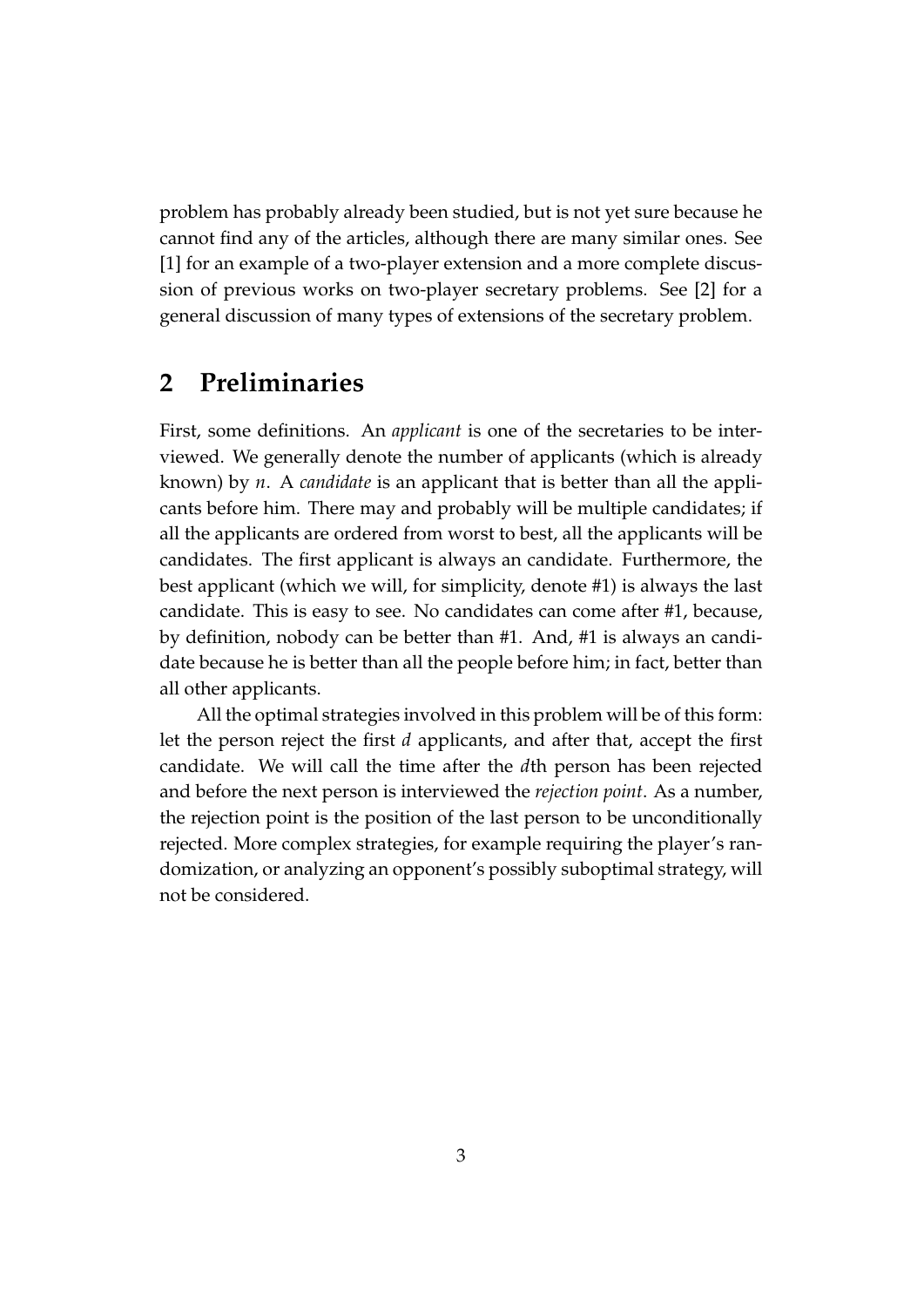

As examples to demonstrate our results and logic, we will use diagrams like this one to denote the ordering of the applicants, where each applicant is a rectangle and their quality is indicated by their height. The candidates have their numbers in bold; note that they form a strictly increasing sequence. #1 has a big number. The bold line is the rejection point.

The optimal strategy for the classic problem is as follows. Reject the first *d* applicants, and accept the first applicant who is better than all of the first *d* applicants. *d* is a function of *n*. As an example, here is an example of the probability  $P_n(d)$  of succeeding for all *d* with  $n = 10$ .

| d              | $P_n(d)$ | Out of 25200 |
|----------------|----------|--------------|
| 0              | 10%      | 2520         |
| 1              | 28.29%   | 7129         |
| $\overline{2}$ | 36.58%   | 9218         |
| 3              | 39.87%   | 10047        |
| 4              | 39.83%   | 10036        |
| 5              | 37.28%   | 9395         |
| 6              | 37.28%   | 8250         |
| 7              | 32.74%   | 6685         |
| 8              | 26.53%   | 4760         |
| 9              | 18.89%   | 2520         |
| 10             | 0%       | 0            |

Obviously the optimal strategy in this case is to reject the first 3 applicants. To show how we found these values, we first derive a simple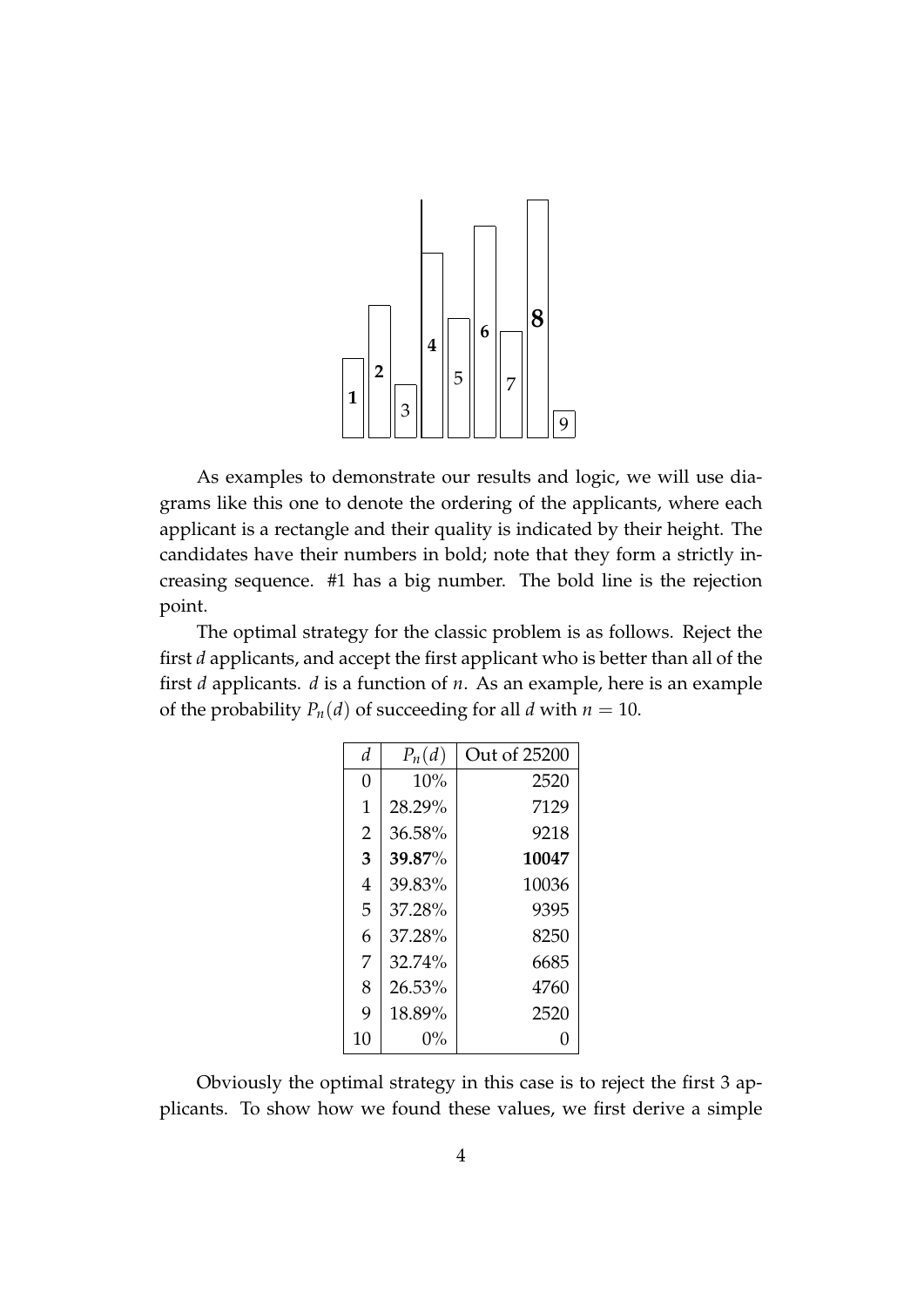formula for the probability of obtaining the best applicant. Let us consider the probabilities. First, if #1 is among the first *d* applicants to be interviewed, he will be rejected no matter what, and the employer loses. If #1 is the  $(d+1)$ <sup>th</sup> applicant, then the employer will always accept him, because he must be better than the first *d* applicants. More generally, if #1 is the  $(d + x)$ th applicant, then we will accept him only if there are no candidates in the previous  $(x - 1)$  applicants. In other words, we get #1 if and only if the best applicant among all the previous people was unconditionally rejected, because he would be the last candidate until #1.

As a result, when #1 is the  $(d + x)$ th applicant, we get him if the best applicant was in the first *d* applicants, which occurs with probability  $\frac{d}{d+x-1}$ . The total probability is therefore

$$
\frac{1}{n}\left(\frac{d}{d}+\frac{d}{d+1}+\cdots+\frac{d}{n-1}\right) \tag{1}
$$

A good solution and introduction I found can be found online at http://www.math.uah.edu/stat/urn/Secretary.xhtml

Also, this almost-obvious result about the natural log (actually, any log) will be needed.

$$
\lim_{n \to \infty} \ln n - \ln(n-1) = \lim_{n \to \infty} \ln \frac{n}{n-1}
$$

$$
= \ln 1
$$

$$
= 0.
$$

At last, we can begin our first (easy) generalization:

#### **3 Going Back to Rejected Candidates**

In the original problem, the interviewer was not allowed to return to previous applicants; once he rejected an applicant, the applicant had no hope of getting chosen. Let us consider a less harsh (and possibly more realistic) version, where the employer can go back to a rejected person but cannot guarantee that he will accept this time; he accepts with a fixed probability. This generalization is not hard compared to the two-player problems, so we use it as a warm-up.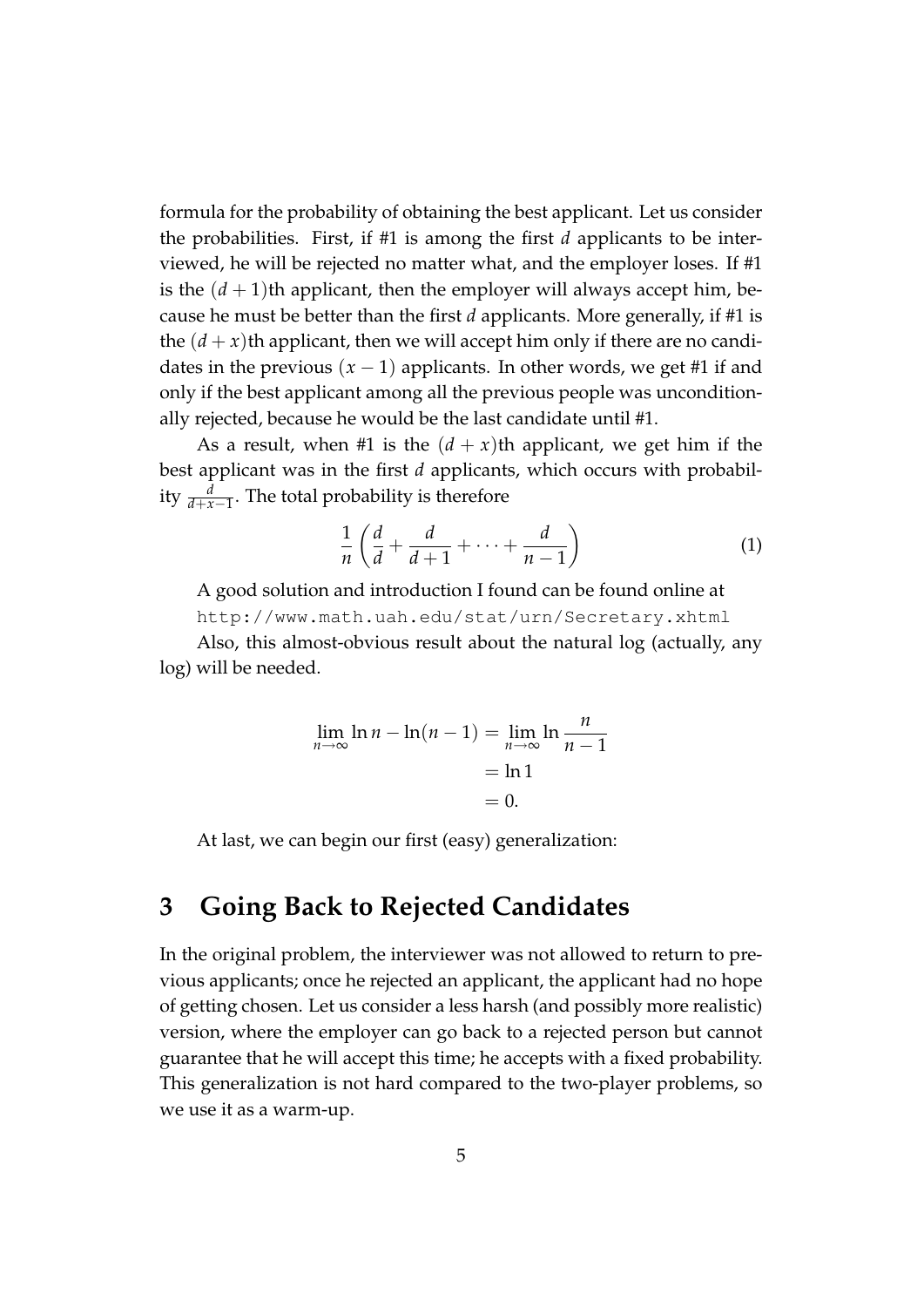We assume that every person has a fixed probability of  $P_A \geq 0$  of accepting when offered the job a second time, and that any person who rejected the second offer cannot be asked again. In this case we have a little lemma.

**Lemma 1.** *The only time the interviewer should go back is after all the applicants have been interviewed.*

Before we prove it, here are some examples to make the lemma clear. Suppose the interviewer has interviewed the first 5 applicants already and finds that the 3rd applicant is the best so far, and wishes to go back to ask him to accept the job. There are basically two scenarios:



In the scenario above, the interviewer would gain nothing (but lose nothing either) if he interviews to the end. He still would want to go back to the 3rd applicant, and would succeed with the same probability.



In the scenario above, the interviewer would meet the 6th applicant and accept him. Using the original strategy he would get to meet the 6th applicant only if he was rejected by the 3rd applicant. Since  $P_A \geq 0$ , there is always some chance he would get accepted by the 3rd applicant and fail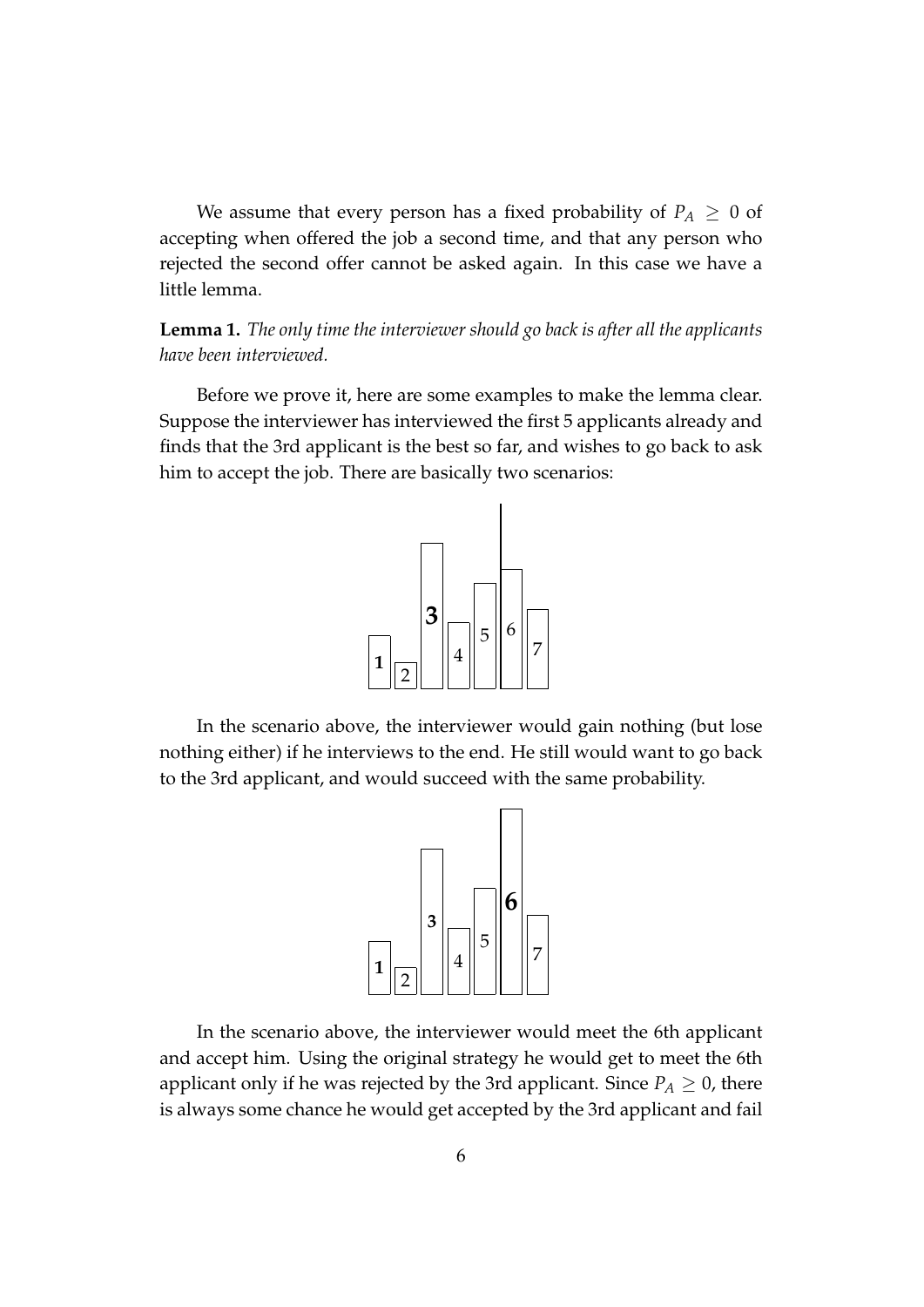in this case. So, at least in this case, interviewing all the applicants is better than interviewing only part of them before going back.

Note, however, that there is still one other case we did not treat. This is when there are two or more candidates have not yet been interviewed. Here, if the interviewer interviewed until the end without accepting, he would win; but if he interviewed until the first candidate found, he would lose. Still, if he had decided to go back to the 3rd applicant he would lose no matter what as well.



Of course, we still must prove the lemma.

*Proof.* Consider when the interviewer decides to go back after interviewing  $k < n$  applicants. There are two different possibilities:

1. #1 is in those rejected *k* applicants.

2. #1 has not yet been interviewed.

Arbitrarily we can let the probability of case 1 be  $P_1$ . What is the probability of success? In case 1, the interviewer wins if #1 accepts the second offer of the job, with probability  $P_A$ . In case 2, we cannot deduce the probability of winning, so let us just assume it is *P*2,*win*.

As a result, the total probability of winning is  $P_1 \cdot P_A + (1 - P_1) \cdot P_{2,win}$ , or

$$
P_A + (1 - P_1) \cdot (P_{2,win} - P_A) \tag{2}
$$

Compare this to the result when the interviewer goes back after interviewing all the applicants. In this case  $P_1 = 1$ , so the probability of winning is simply *PA*. Also consider the strategy when the interviewer just keeps interviewing. When  $P_{2,win} < P_A$ , going back after all the applicants is better; when  $P_{2,win} > P_A$ , not going back at all is better; when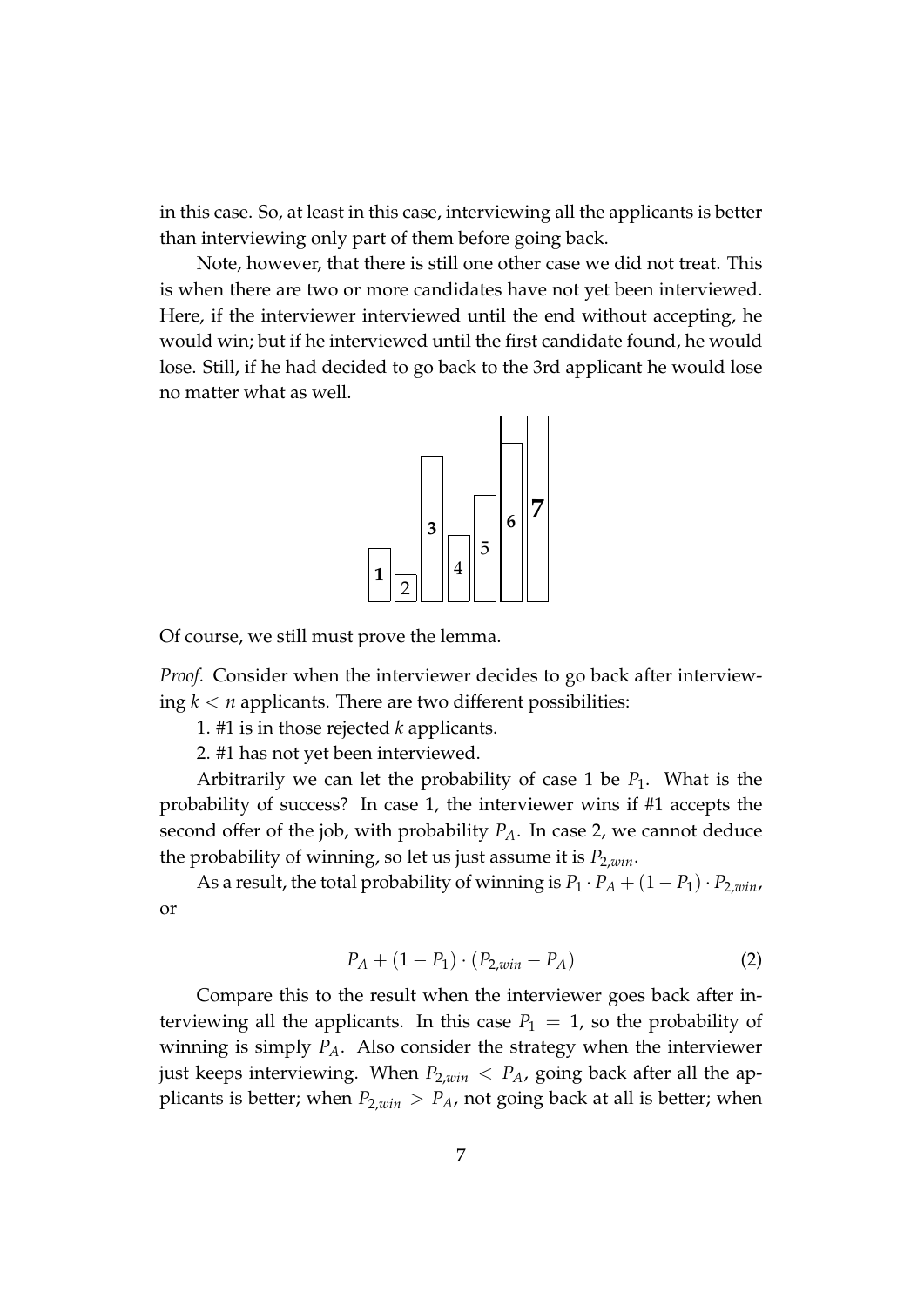$P_{2,win} = P_A$ , all three strategies work equally well. All this is obvious from plugging the values into (2). Thus we discover that there is always one strategy that works as good as or better than going back before interviewing all the applicants.  $\Box$ 

With this lemma, we can easily discover the optimal strategy. Let the rejection point be *d*. Then, in the original problem, we have three possible outcomes:

- 1. The interviewer rejects #1 and thus reaches the end of the applicants without selecting anybody. This happens with probability  $\frac{d}{n}$ .
- 2. The interviewer successfully selects #1. The probability is given by (1).
- 3. The interviewer selects the wrong applicant. The exact probability of this can be easily computed by taking the probabilities of the above two cases from 1, but we will not need it.

In which of these outcomes will the interviewer succeed? In case 1, the interviewer will decide to go back; he already knows who the best applicant is, so he succeeds in case 1 with probability  $P_A$ . In case 2, the interviewer has already succeeded. The total probability is thus

$$
P_G(d) = \frac{d}{n} \cdot P_A + \frac{1}{n} \left( \frac{d}{d} + \frac{d}{d+1} + \frac{d}{d+2} + \dots + \frac{d}{n-1} \right) \tag{3}
$$

Just by looking at (3), it isn't easy to figure out what the optimal value for *d* is. We can do so, however, by finding the difference between successive terms of  $P_G$  (that is, the difference in the probability when we add 1 to *d*):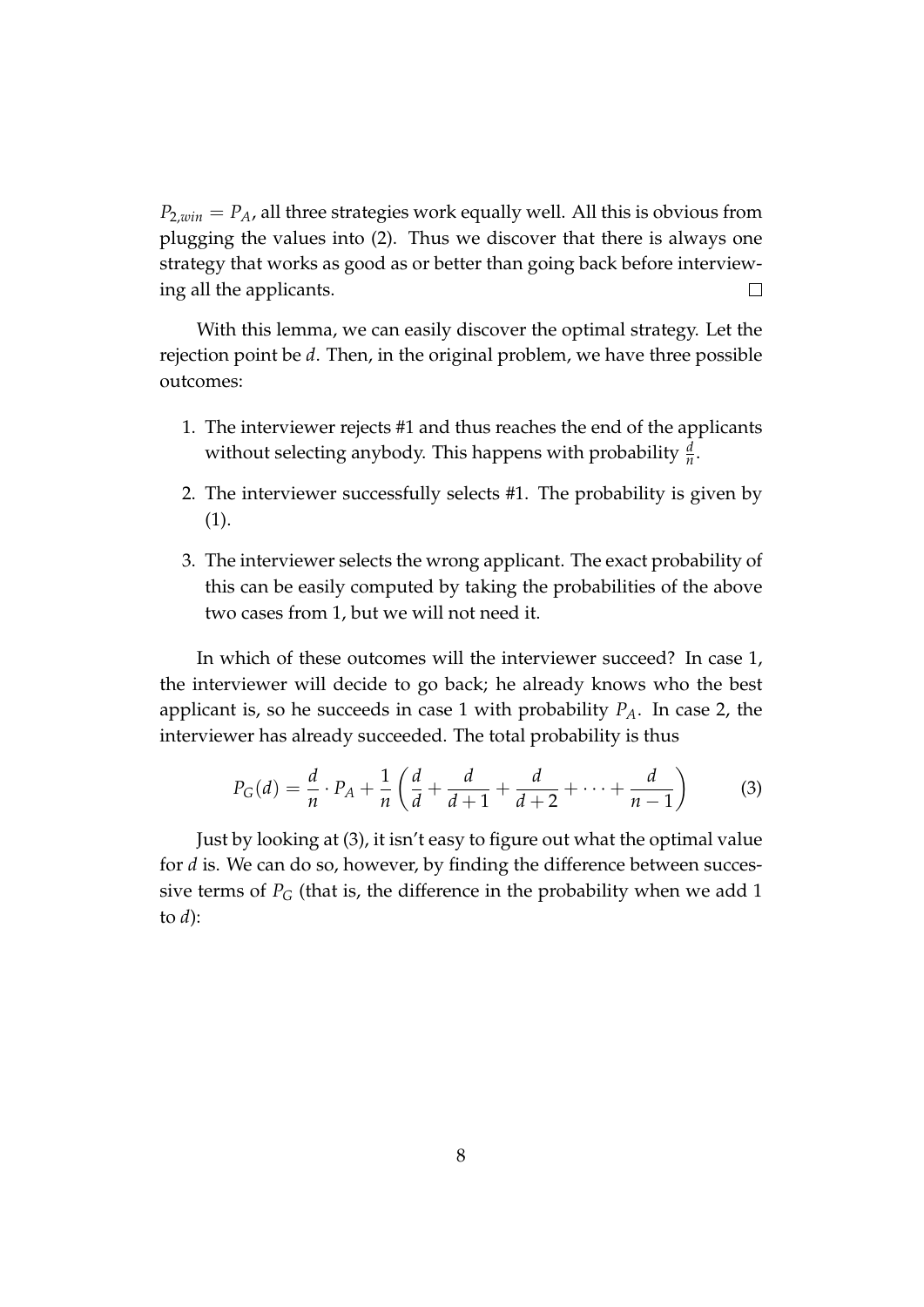$$
\Delta P_G(d) = P_G(d+1) - P_G(d)
$$
  
=  $\frac{d+1}{n} \cdot P_A - \frac{d}{n} \cdot P_A +$   

$$
\frac{1}{n} \left( \frac{d+1}{d+1} + \frac{d+1}{d+2} + \dots + \frac{d+1}{n-1} \right) -
$$
  

$$
\frac{1}{n} \left( \frac{d}{d} + \frac{d}{d+1} + \frac{d}{d+2} + \dots + \frac{d}{n-1} \right)
$$
  
=  $\frac{P_A}{n} + \frac{1}{n} \left( -\frac{d}{d} + \left( \frac{d+1}{d+1} - \frac{d}{d+1} \right) + \dots + \left( \frac{d+1}{n-1} - \frac{d}{n-1} \right) \right)$   
=  $\frac{P_A}{n} + \frac{1}{n} \left( \frac{1}{d+1} + \frac{1}{d+2} + \dots + \frac{1}{n-1} - 1 \right)$  (4)

$$
P_A = n\Delta P_G(d) + \left(1 - \frac{1}{d+1} - \frac{1}{d+2} - \dots - \frac{1}{n-1}\right)
$$
(5)

Clearly,  $P_G(d)$  has a local maximum when  $\Delta P_G(d)$  changes from positive to negative. Since  $\Delta P_G(d)$  is strictly decreasing (when *d* increases, a term of 1/*d* disappears and decreases the overall value), the single place where the sign change occurs is the absolute maximum.

Though we now can use (5) to find what values for *d* maximize the probability of success, it is still cumbersome. For each value of *d*, we can determine what value  $P_A$  will let  $\Delta P_G(d)$  be zero. That point is when the strategies to reject  $d$  and  $d + 1$  applicants are equally likely to succeed. When  $P_A$  is greater, rejecting  $d + 1$  applicants becomes better; when less,  $d$ is better. We construct a table for  $n = 10$  for these values: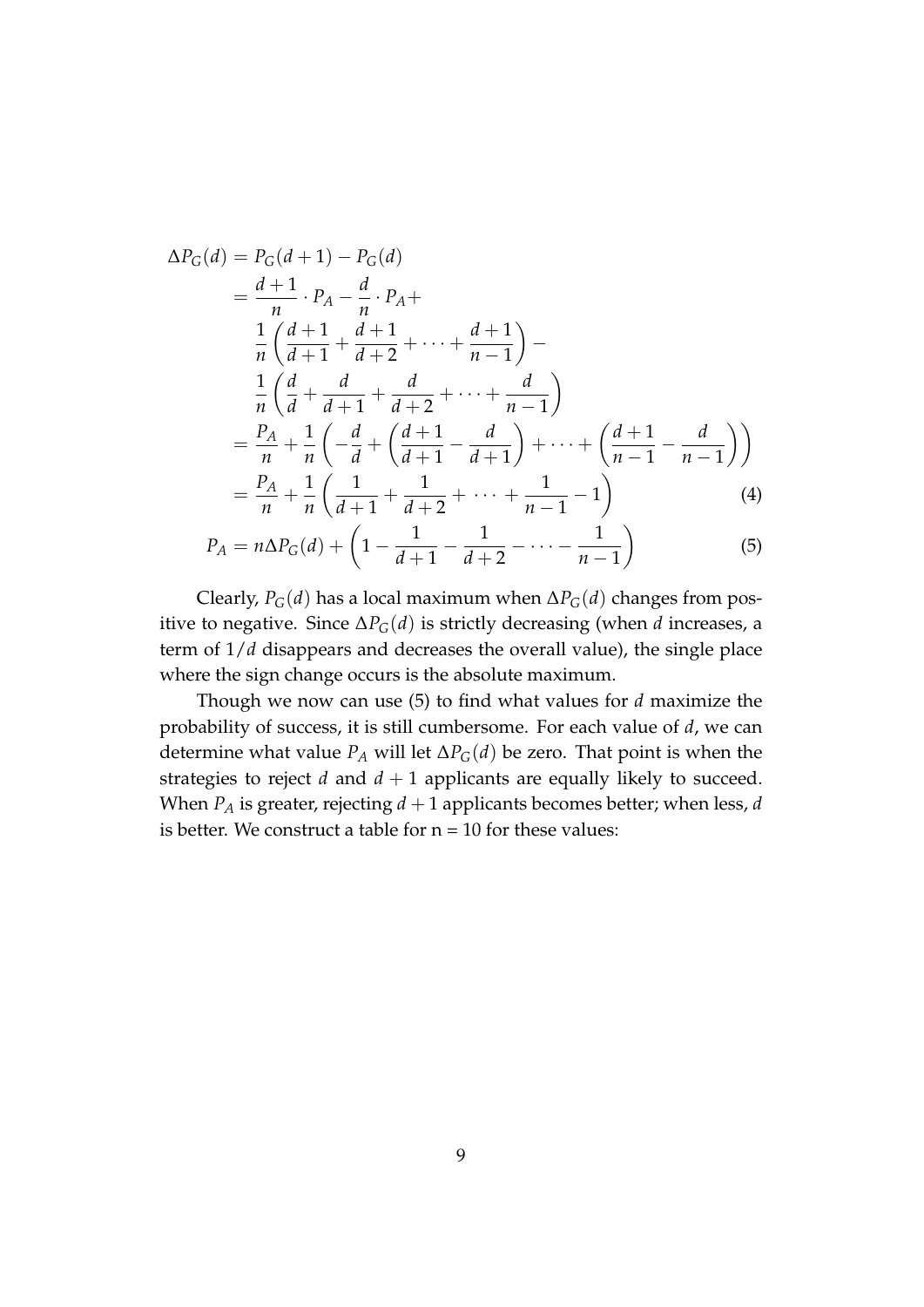| d  | $P_n(d)$   | /25000 | Critical $P_A$ | /25000     |
|----|------------|--------|----------------|------------|
| 0  | 10%        | 2520   |                | (Negative) |
| 1  | 28.29%     | 7129   |                | (Negative) |
| 2  | 36.58%     | 9218   |                | (Negative) |
| 3  | 39.87%     | 10047  |                | (Negative) |
| 4  | 39.83%     | 10036  | 0.44%          | 11         |
| 5  | 37.28%     | 9395   | 25.44%         | 641        |
| 6  | 32.74%     | 8250   | 45.44%         | 1145       |
| 7  | 26.53%     | 6685   | 62.10%         | 1565       |
| 8  | 18.89%     | 4760   | 76.39%         | 1925       |
| 9  | 10%        | 2520   | 88.89%         | 2240       |
| 10 | $0\%/10\%$ |        | 100%           | 2520       |

So, for arbitrary  $P_A$  in the case of  $n = 10$ , we can use the table as follows: find the row with the Critical  $P_A$ , less than the given  $P_A$ , that is greatest; that row contains the *d* that is optimal. For example, if we wanted to find the optimal strategy when the probability of getting accepted the second time is 50%, we would use  $d = 6$ , because its  $P_A$  is 45.44%, which is the greatest value that is still less than 50%.

Now, we consider what occurs when *n* tends to infinity. We can then approximate the expression

$$
\frac{1}{d+1} + \frac{1}{d+2} + \dots + \frac{1}{n-1}
$$

with an integral, because as *n* goes to infinity, the number of terms goes to infinity, and this series is the Riemann sum of the integral

$$
\int_{d}^{n-1} \frac{1}{p} dp = \ln(n-1) - \ln d = \ln n - \ln d = \ln \frac{n}{d}.
$$

Remember we can assume  $\ln(n-1) = \ln n$  because *n* is very large, and we proved that when *n* goes to infinity, the difference goes to zero.

So, plugging back into (4), we get

$$
n\Delta P_G = P_A + \ln\frac{n}{d} - 1\tag{6}
$$

As *n* increases, when we vary *d* the changes in ∆*P<sup>G</sup>* will get smaller and smaller. So the maximum of  $P_G$  when *n* is large should be when  $\Delta P_G \approx 0$ .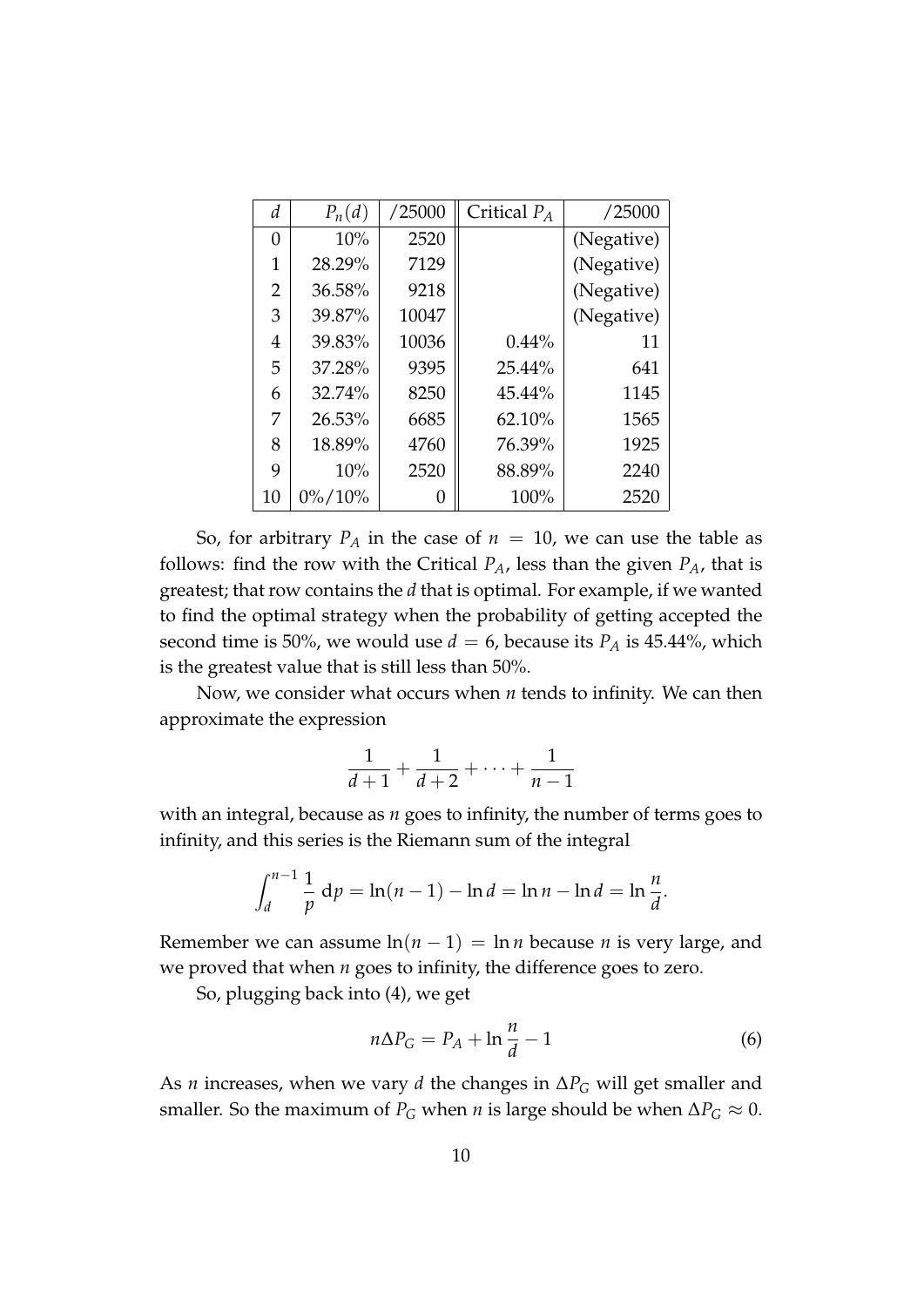Solving the previous equation will enable us to find the optimal strategy.

$$
0 = P_A + \ln n - \ln d - 1
$$
  
\n
$$
1 - P_A = \ln n - \ln d
$$
  
\n
$$
e^{1-P_A} = e^{\ln n - \ln d}
$$
  
\n
$$
e^{1-P_A} = \frac{n}{d}
$$
  
\n
$$
d = \frac{n}{e^{1-P_A}}.
$$

Note that the classic problem occurs when  $P_A = 0$ , and then  $d = n/e$ , the correct result.

Now we find the actual probability of success, by plugging into (3)

$$
P_G(d) = \frac{d}{n} \cdot P_A + \frac{1}{n} \left( \frac{d}{d} + \frac{d}{d+1} + \frac{d}{d+2} + \dots + \frac{d}{n-1} \right)
$$
  
=  $\frac{d}{n} \cdot P_A + \frac{d}{n} \int_d^n \frac{1}{p} dp$   
=  $\frac{d}{n} \left( P_A + \int_d^n \frac{1}{p} dp \right)$   
=  $\frac{d}{n} (P_A + \ln n - \ln d)$   
=  $\frac{d}{n} (P_A + \ln \frac{n}{d})$   
=  $\frac{1}{e^{1-P_A}} (P_A + \ln (e^{1-P_A}))$   
=  $\frac{1}{e^{1-P_A}} (P_A + 1 - P_A)$   
=  $\frac{1}{e^{1-P_A}}.$ 

Note that the probability is the same as the rejection point, out of *n*.

## **4 The Two-Player Secretary Problem, Dominant vs. Subordinate**

After a long period of work, the old secretary decided to retire. The person was left without a good secretary, and again he started looking for a new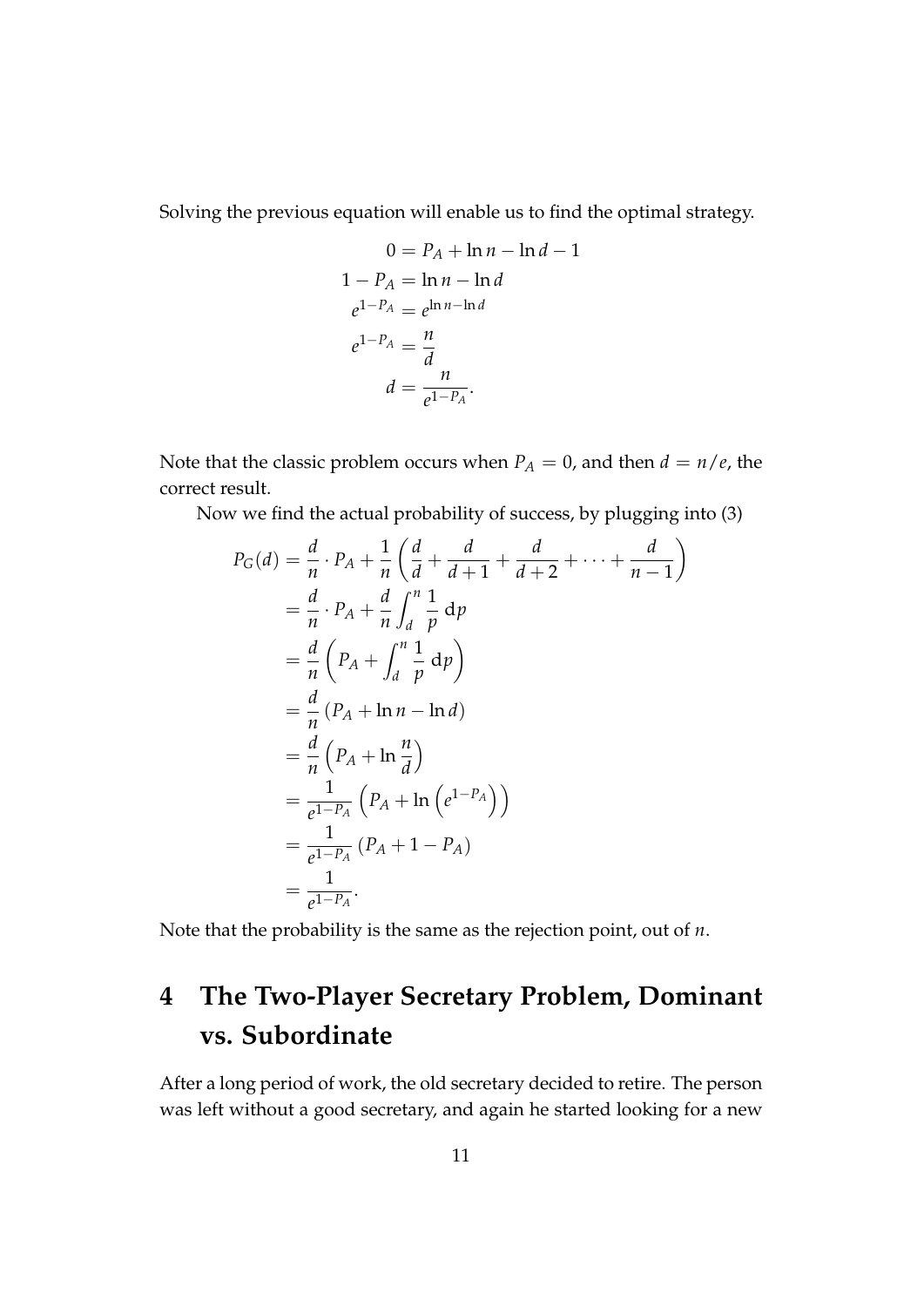one.

However, another intelligent businessman has come into the town, and he is looking for a secretary too! Furthermore, that businessman pays much more money than our poor man, so that if both decide on the same secretary, he will certainly go to the other businessman.

As in the basic problem, the same assumptions are made: there are *n* secretaries, after a secretary is rejected that's it for him, and previous secretaries will not help the person to predict anything about the following secretaries. There are no ties, and our person and the rival businessman interview their secretaries in the same order simultaneously, and they rate the secretaries identically. So, #1 for our person is #1 for the rival.

Let us first consider the strategy for the rival. We will call him the *dominant* player, and our person the *subordinate* player. If the dominant player wants a certain secretary, he will get it; the subordinate player can in no way interfere with whatever strategy the dominant player uses. Thus, the dominant player can ignore the subordinate player in planning his strategy, so his strategy is the same as our man's strategy in the classic, one-player problem. Let us call the number of people he rejects unconditionally *DD*, for Dominant.

The problem is, what is the subordinate player's optimal strategy? This is the only remaining problem.

First, to get some grasp of the problem, let us consider a trivial example:  $n = 3$ , with three potential secretaries. The dominant player's strategy is of course to reject the first person and take the second person if he is better than the rejected person. This gives him a winning probability of  $\frac{1}{2}$ . In other words,  $D_D = 1$ . Let the number of people the subordinate player rejects as a sample be *SD*. Let's make a table for each arrangement of secretaries, where the best person is 1, the second-best is 2, and the worst is 3.

|     | Arrangement    Dominant player | $S_D=0$ | $S_D = 1   S_D = 2$ |       |
|-----|--------------------------------|---------|---------------------|-------|
| 123 | Loses (forced to take last)    | Wins    | Loses               | Loses |
| 132 | Loses (forced to take last)    | Wins    | Loses               | Loses |
| 213 | Wins                           | Loses   | Loses               | Loses |
| 231 | Wins                           | Loses   | Loses               | Loses |
| 312 | Wins                           | Loses   | Loses               | Loses |
| 321 | Loses (#2, suboptimal)         | Loses   | Wins                | Wins  |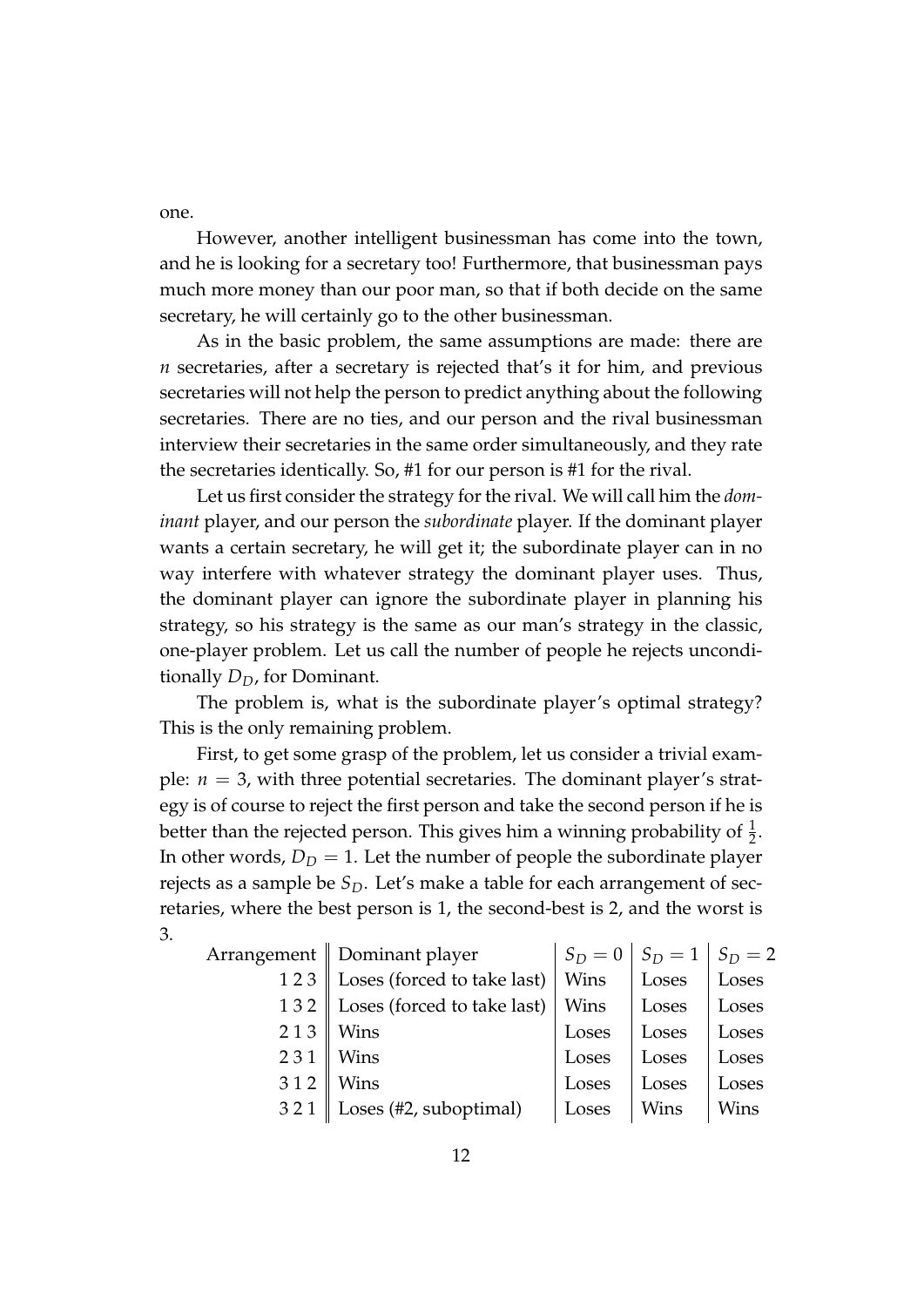In this case, the optimal strategy for the subordinate player is clearly to take the first person he can get; any more and the dominant player completely dominates him, so to speak. In fact, we can state this as a little lemma:

**Lemma 2.** *The subordinate player's rejection point comes before the dominant player's rejection point.*

Before we prove this, we must derive a few important formulas concerning the probabilities of the subordinate player getting #1.

First, if the subordinate player decides just to reject the same number of people as the dominant player, what happens? The subordinate player wins if there are exactly *two* candidates after their rejection-points.

How can we find the probability of this?

Let's look at a more general problem: assume that *d* people have been rejected and *α* people remain. What is the probability that there are exactly *k* candidates among the remaining *α* applicants?

We can easily start at  $k = 0$ . The probability is simply the probability that #1 has been rejected, or  $\frac{d}{d+\alpha}$ . Let  $n = d + \alpha$ , which is the number of people.

Let's define the probability as  $I_k(d, \alpha)$ . So,  $I_0(d, \alpha) = \frac{d}{d+\alpha}$ .

Now, let us consider this problem generally. For the general case of *Ik* , we can think of it this way: the last candidate must be #1. So, for each possible position of #1, we can think of all the applicants before #1 as another problem. #1 is always the last candidate, so in those remaining applicants success occurs when there are  $k - 1$  candidates. We can think of those remaining applicants as another problem; let the best person in those applicants be #1 for this new problem, and so on. We get another set of values to plug into *Ik*−<sup>1</sup> . And so on.

Let's now actually calculate the probability. For success, #1 must be in the last *α* positions.

Assume #1 is the  $d + pt$ h applicant. Thus, for the new problem, success occurs when there are  $k - 1$  candidates from position  $d + 1$  to  $d + p - 1$ . Thus the new problem is  $I_{k-1}(d, p-1)$ .

#1 is the  $d + p$ th applicant with probability  $\frac{1}{d + \alpha}$ .

Thus, the result probability is: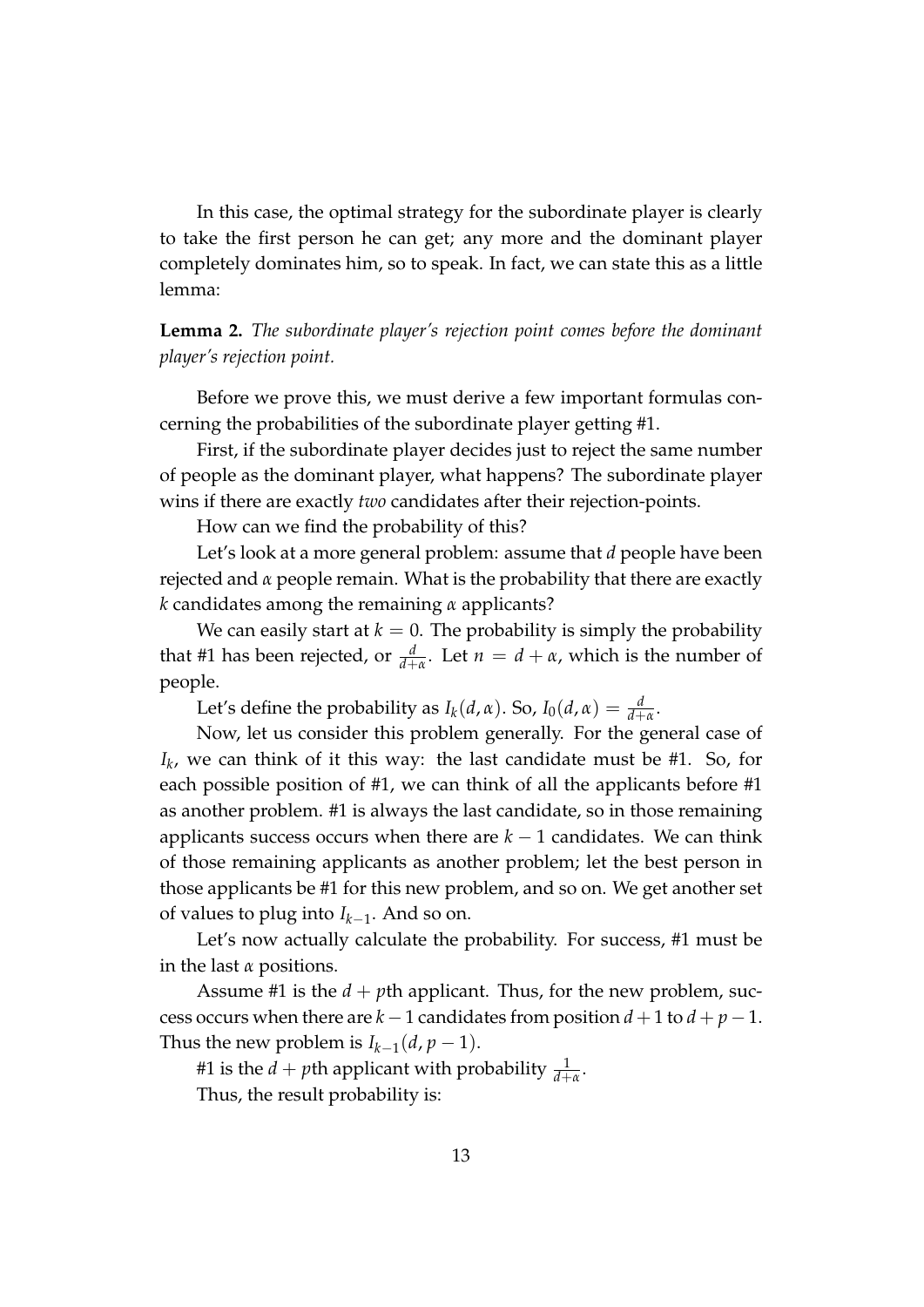$$
I_k(d,\alpha) = \frac{1}{d+\alpha} \left( I_{k-1}(d,0) + I_{k-1}(d,1) + \cdots + I_{k-1}(\alpha-1) \right) \tag{7}
$$

This is a beautiful recursive formula, and using the trivial  $I_0(d,\alpha)$  = *d <sup>d</sup>*+*<sup>α</sup>* we can obtain the familiar equation

$$
I_1(d, \alpha) = \frac{1}{d + \alpha} \left( \frac{d}{d} + \frac{d}{d + 1} + \dots + \frac{d}{d + \alpha - 1} \right)
$$
  
= 
$$
\frac{d}{d + \alpha} \left( \frac{1}{d} + \frac{1}{d + 1} + \dots + \frac{1}{d + \alpha - 1} \right).
$$

and the not so familiar

$$
I_2(d,\alpha) = \frac{1}{d+\alpha} \left( \frac{1}{d} (0) + \frac{1}{d+1} \left( \frac{d}{d} \right) + \cdots + \frac{1}{d+\alpha-1} \left( \frac{d}{d} + \frac{d}{d+1} + \cdots + \frac{d}{d+\alpha-2} \right) \right)
$$
  
= 
$$
\frac{d}{d+\alpha} \left( \frac{1}{d(d+1)} + \frac{1}{d(d+2)} + \cdots + \frac{1}{(d+1)(d+2)} + \cdots + \frac{1}{(d+\alpha-2)(d+\alpha-1)} \right).
$$

Now, we are all equipped to prove the lemma.

*Proof.* Consider when the subordinate player's rejection point is after the dominant player's rejection point, and let the subordinate player's rejection point be  $S_D$ . We will prove that, when  $S_D$  is increased by 1, the probability of success decreases.

First, we must find the success probability of this strategy. The arrangements in which it succeeds can be classified into two cases:

- 1. #1 is after the subordinate player's rejection point, there are no candidates between the two players' rejection points, and there is one candidate between the subordinate player's rejection point and #1.
- 2. #1 is after the subordinate player's rejection point, there are one or more candidates between the two players' rejection points, and there are no candidates between the subordinate player's rejection point and #1.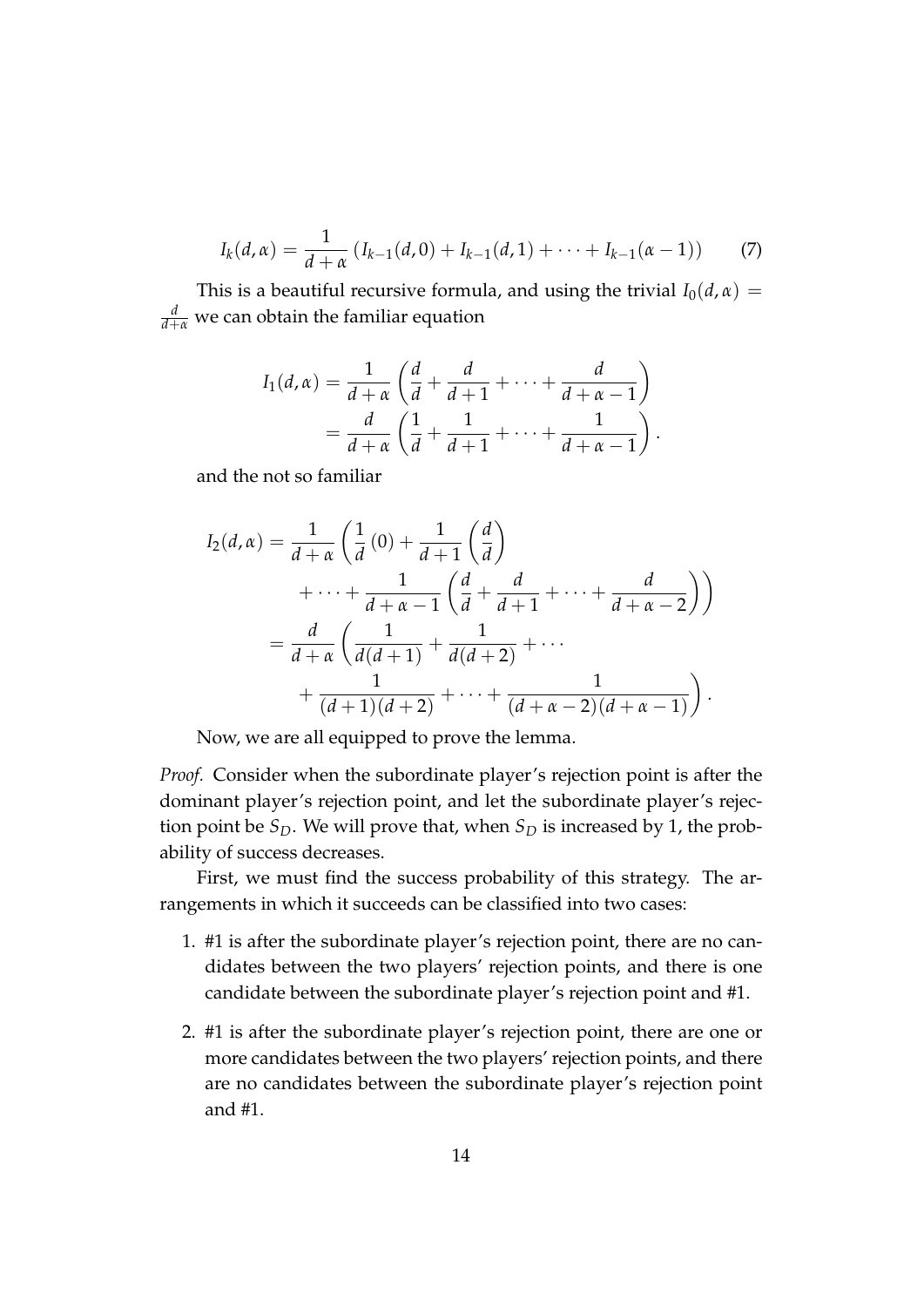Here are some examples of the two cases. Note that the bolder line is the dominant player's rejection point, and the thinner one is the subordinate player's rejection point.



The first case occurs when #1 is the second candidate after the subordinate player's rejection point and the best applicant before the subordinate player's rejection point is before the dominant player's rejection point. The probability is

$$
\frac{D_D}{S_D} I_2(S_D, n - S_D) = \frac{D_D}{n} \left( \frac{1}{S_D(S_D + 1)} + \frac{1}{S_D(S_D + 2)} + \dots + \frac{1}{(n - 2)(n - 1)} \right).
$$

The second case occurs when #1 is after the subordinate player's rejection point, the best applicant before #1 is before the subordinate player's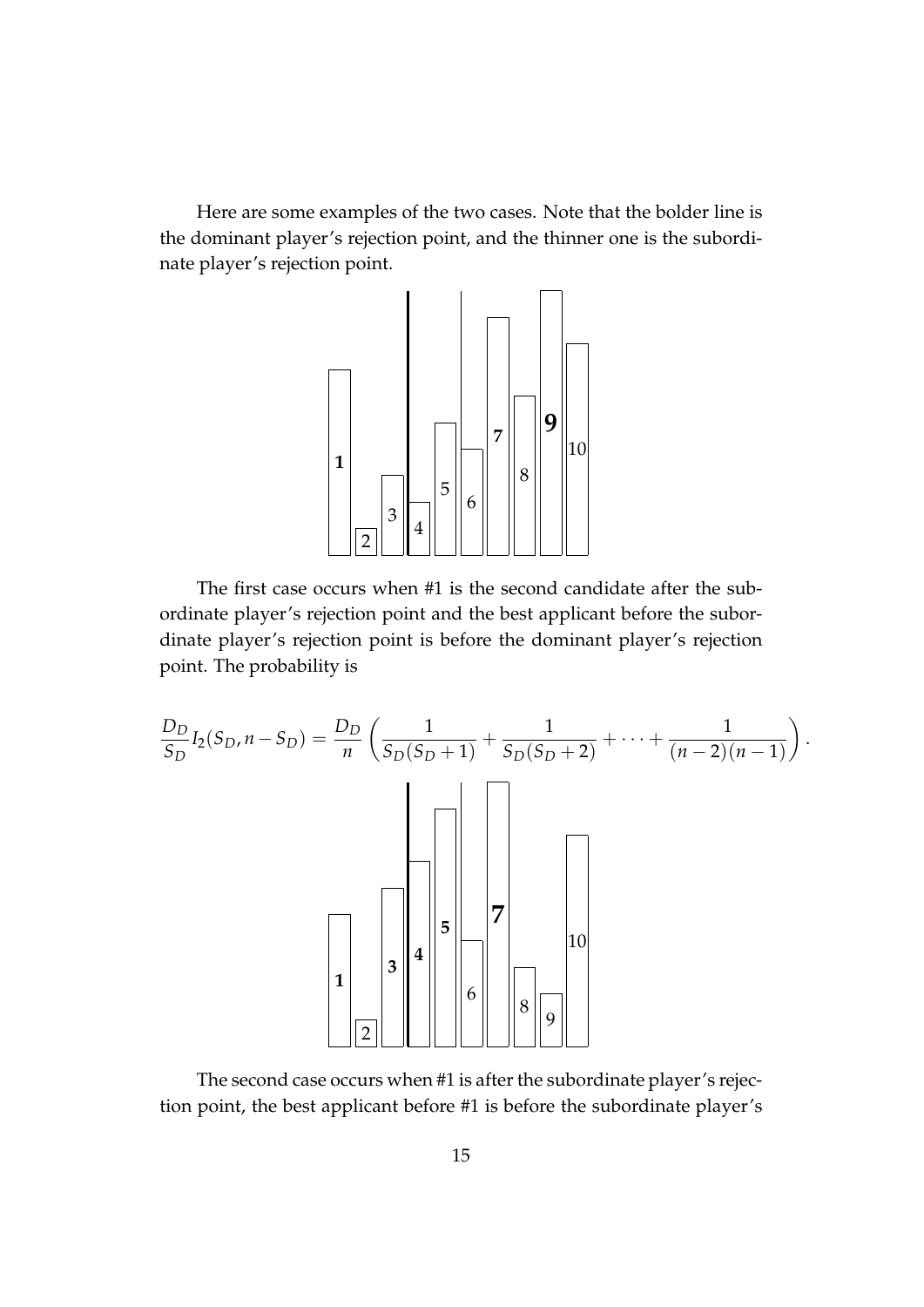rejection point, and the best applicant before the subordinate player's rejection point is after the dominant player's rejection point. These two probabilities can be stringed together easily; the probability is

$$
\frac{S_D - D_D}{n} \left( \frac{1}{S_D} + \frac{1}{S_D + 1} + \dots + \frac{1}{n-1} \right)
$$

.

Before we continue, note that these formulas degenerate correctly when  $S_D = D_D$ .

Now, we observe the difference in the success probability when *S<sup>D</sup>* is changed to  $S_D + 1$ . The probability of case 1 decreases by

$$
\frac{D_D}{n} \left( \frac{1}{S_D(S_D+1)} + \frac{1}{S_D(S_D+2)} + \dots + \frac{1}{S_D(n-1)} \right)
$$
  
= 
$$
\frac{D_D}{S_D \cdot n} \left( \frac{1}{S_D+1} + \frac{1}{S_D+2} + \dots + \frac{1}{n-1} \right).
$$

The probability of case 2 changes a bit more subtly.  $\frac{S_D - D_D}{n}$  increases by  $\frac{1}{n}$ , but the term  $\frac{1}{S_D}$  disappears, so the net gain is

$$
\frac{1}{n}\left(\frac{1}{S_D+1}+\frac{1}{S_D+2}+\cdots+\frac{1}{n-1}\right)-\frac{S_D-D_D}{S_D\cdot n}.
$$

Combine the results, and we find the net gain is

$$
\frac{S_D - D_D}{S_D \cdot n} \left( \frac{1}{S_D + 1} + \frac{1}{S_D + 2} + \dots + \frac{1}{n-1} \right) - \frac{S_D - D_D}{S_D \cdot n} = \frac{S_D - D_D}{S_D \cdot n} \left( \frac{1}{S_D + 1} + \frac{1}{S_D + 2} + \dots + \frac{1}{n-1} - 1 \right).
$$

Now, obviously,  $\frac{S_D-D_D}{S_D\cdot n}$  is positive (or zero).

$$
\left(\frac{1}{S_D+1}+\frac{1}{S_D+2}+\cdots+\frac{1}{n-1}-1\right).
$$

is negative because, in the classical problem,  $D<sub>D</sub>$  was the largest integer such that

$$
\left(\frac{1}{D_D} + \frac{1}{D_D + 1} + \dots + \frac{1}{n-1} - 1\right) > 0.
$$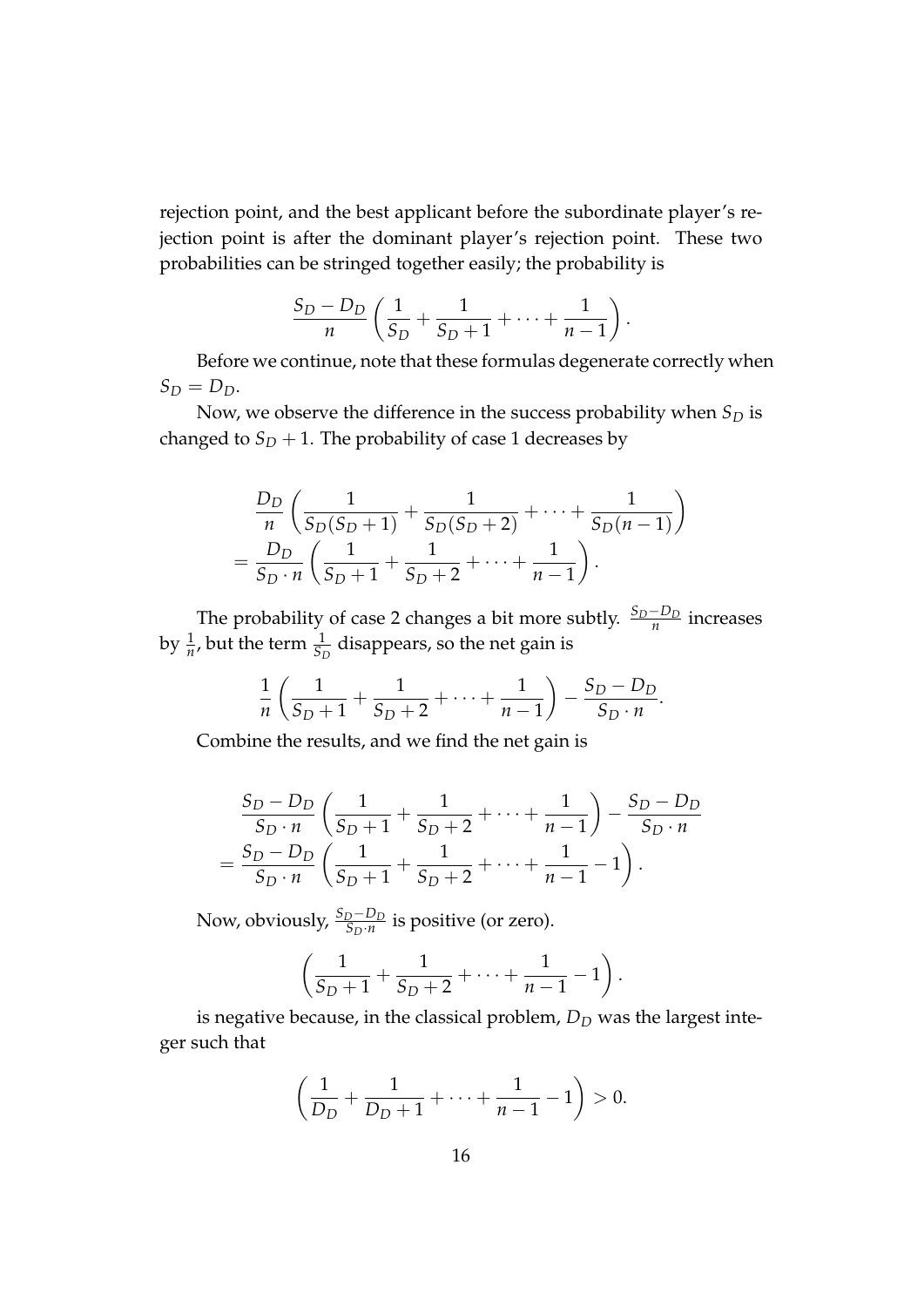Since  $S_D \geq D_D$ , obviously  $S_D + 1 > D_D$ , and the above expression must be negative. See (4) if you don't remember. Since the net gain is negative, increasing *S<sup>D</sup>* decreases the probability of success, and thus in an optimal solution  $S_D \leq D_D$ .

Now we can calculate the probability of winning for the subordinate player, when he rejects the first  $S_D$  people.

 $\Box$ 

Let's consider what the subordinate player will get before the dominant player's rejection point. There are three possibilities: he wins by getting #1, he loses by getting a suboptimal applicant, or he does not get anybody.

He wins with probability  $\frac{S_D}{n}$  $\sqrt{1}$  $\frac{1}{S_D}$  +  $\frac{1}{S_D+1}$  +  $\cdots$  +  $\frac{1}{D_D-1}$  , and he does not get anybody if he rejected the best person before the dominant player's rejection point, with probability  $\frac{S_D}{D_D}$ . Combining these probabilities with the results we have of *I*2, the total probability of the subordinate player winning is:

$$
P_S = \frac{S_D}{n} \left( \frac{1}{S_D} + \frac{1}{S_D + 1} + \dots + \frac{1}{D_D - 1} \right) + \frac{S_D}{D_D} \left( I_2(D_D, n - D_D) \right)
$$
  
=  $\frac{S_D}{n} \left( \frac{1}{S_D} + \dots + \frac{1}{D_D - 1} + C_2 \right)$ ,  
where  $C_2 = \frac{1}{D_D(D_D + 1)} + \frac{1}{D_D(D_D + 2)} + \dots + \frac{1}{(n - 2)(n - 1)}$ .

Note that the part with a brace under it is constant, so we'll call it *C*<sub>2</sub>. This monstrous expression, though constant, will likely be very hard to calculate. However, if you have a fairly advanced calculator, you can find that *C*<sub>2</sub> when  $n = 10$  is  $\frac{1063}{1440} \approx .7382$ . But *C*<sub>2</sub> for  $n = 100$  is about .49415. Does  $C_2$  for large *n* converge to  $\frac{1}{2}$ ?

The first step is to convert it to a summation and then to an integral; note that one of the limits must be one more/less than the limits of summation because, if you think of the integral as a series of infinitesimal-width rectangles, there needs to be an extra rectangle at one end to represent the last term. Still, the difference of 1 is negligible for big *n*. The outer integral increases the upper limit, whereas the lower integral decreases the lower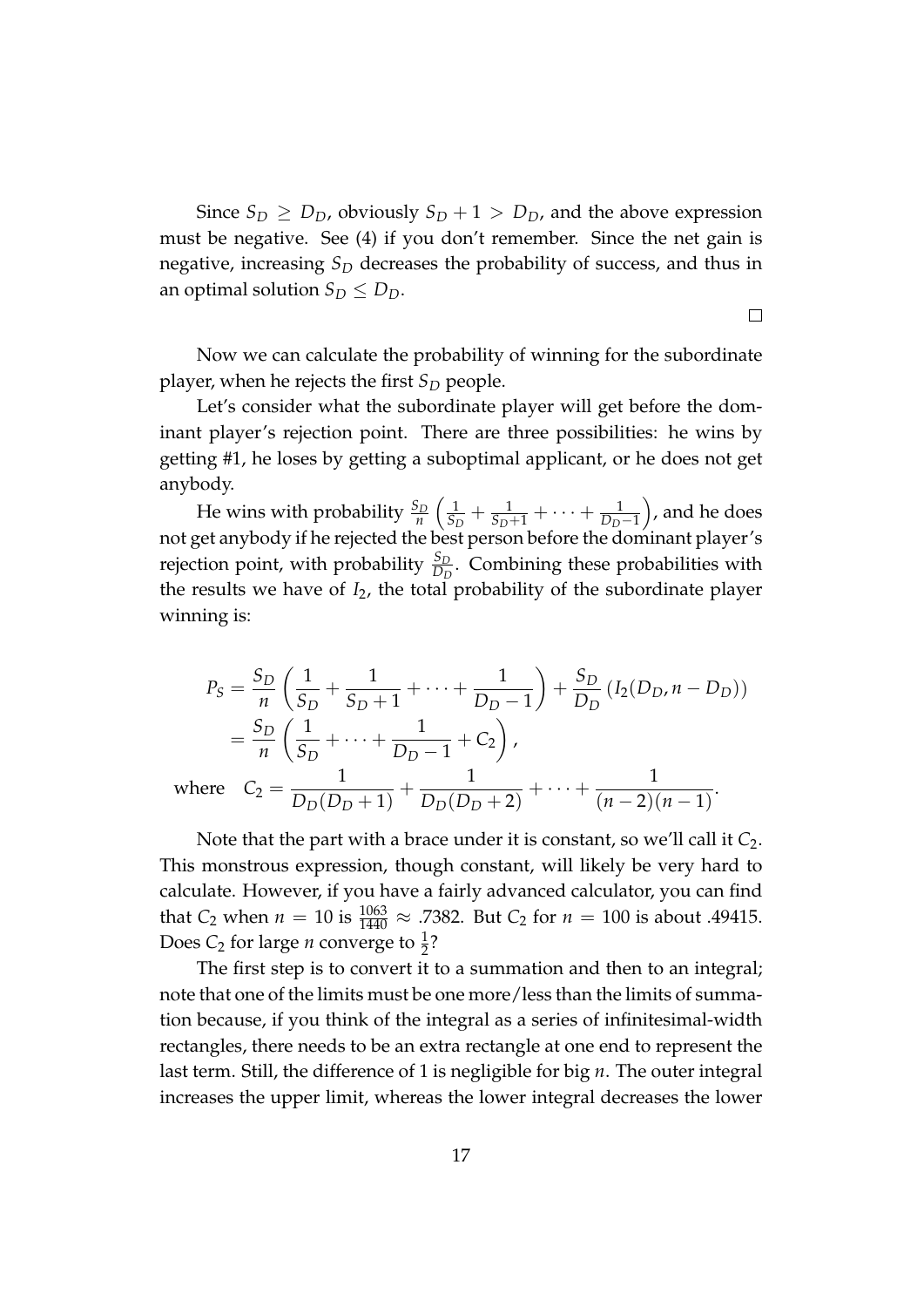limit in this case. Aside from making the integral easier to evaluate, the resulting integral will be closer to the actual value, because one integral will make the answer slightly higher while the other will make it slightly lower, for large *n*.

$$
C_2 = \frac{1}{D_D(D_D+1)} + \frac{1}{D_D(D_D+2)} + \dots + \frac{1}{(n-2)(n-1)}
$$
  
\n
$$
= \sum_{p_1=D_D}^{n-2} \sum_{p_2=p_1+1}^{n-1} \frac{1}{p_1p_2}
$$
  
\n
$$
\rightarrow \int_{D_D}^{n-1} \int_{q_1}^{n-1} \frac{1}{q_1q_2} dq_2 dq_1
$$
  
\n
$$
= \int_{D_D}^{n-1} \frac{1}{q_1} (\ln(n-1) - \ln(q_1))
$$
  
\n
$$
= \ln(n-1) \ln(q_1) - \frac{(\ln q_1)^2}{2} \Big|_{D_D}^{n-1}
$$
  
\n
$$
= \ln(n-1) \ln(D_D) - \frac{(\ln(D_D))^2}{2}
$$
  
\n
$$
= \frac{1}{2} (\ln(n-1))^2 - \ln D_D(\ln(n-1) - \frac{1}{2} \ln D_D)
$$
  
\n
$$
= \frac{1}{2} ((\ln(n-1))^2 - \ln D_D(2 \ln(n-1) - \ln D_D))
$$
  
\n
$$
= \frac{1}{2} ((\ln(n-1))^2 - 2 \ln(n-1) \ln D_D + (\ln D_D)^2)
$$
  
\n
$$
= \frac{1}{2} (\ln n - \ln \frac{n}{e})^2
$$
  
\n
$$
\rightarrow \frac{1}{2} (\ln n - \ln \frac{n}{e})^2
$$
  
\n
$$
= \frac{1}{2} (\ln e)^2
$$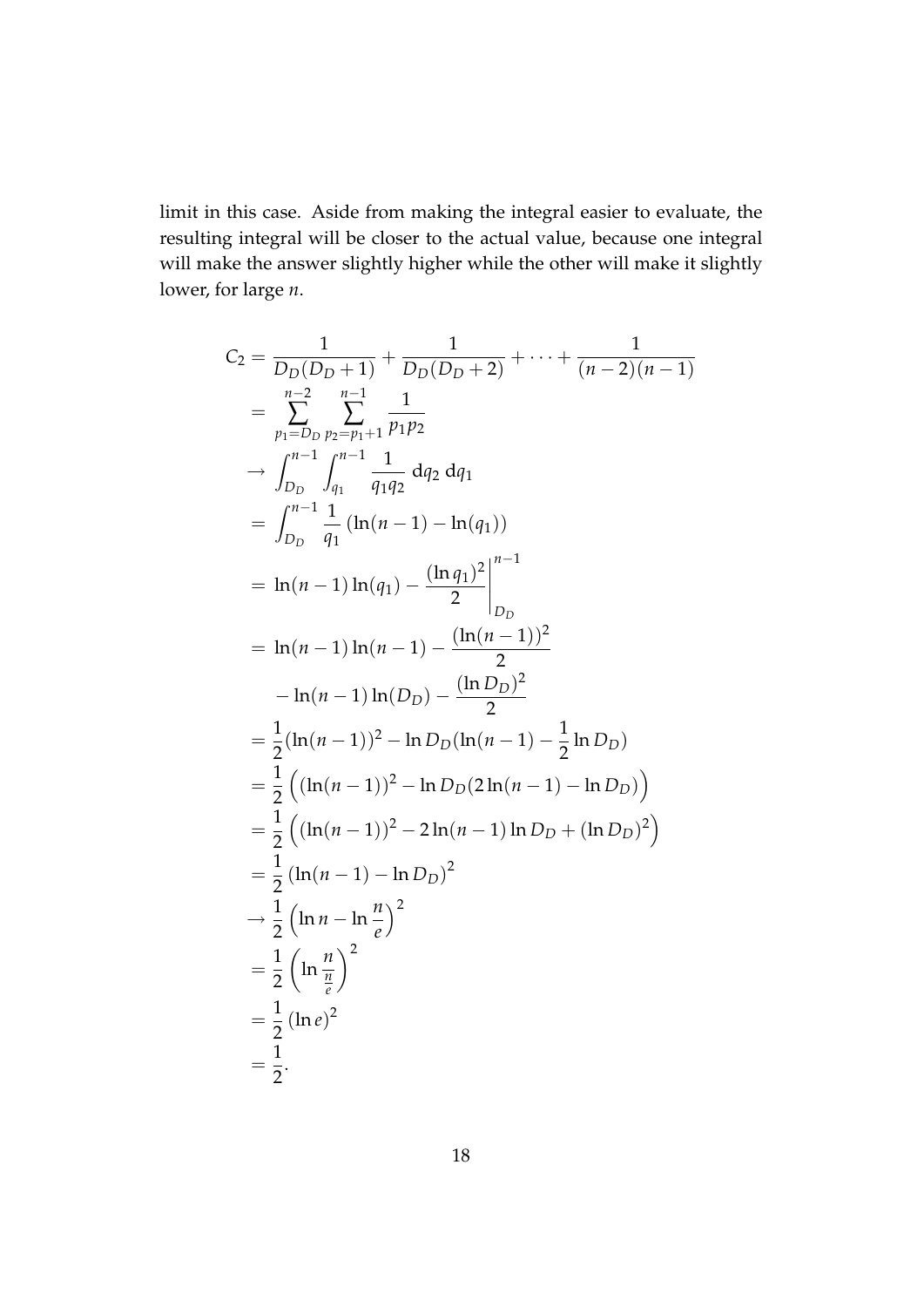and our suspicions are confirmed.

Now we can use the same trick to find the optimal value: find the difference between successive terms.

$$
P_S \rightarrow \frac{S_D}{n} \left( \frac{1}{S_D} + \dots + \frac{1}{D_D - 1} + \frac{1}{2} \right)
$$
  
\n
$$
P_S(S_D + 1) - P_S(S_D) = \frac{S_D + 1}{n} \left( \frac{1}{S_D + 1} + \dots + \frac{1}{D_D - 1} + \frac{1}{2} \right)
$$
  
\n
$$
- \frac{S_D}{n} \left( \frac{1}{S_D} + \dots + \frac{1}{D_D - 1} + \frac{1}{2} \right)
$$
  
\n
$$
= \frac{1}{n} \left( \frac{1}{S_D + 1} + \dots + \frac{1}{D_D - 1} + \frac{1}{2} \right) - \frac{S_D}{n} \frac{1}{S_D}
$$
  
\n
$$
= \frac{1}{n} \left( \frac{1}{S_D + 1} + \dots + \frac{1}{D_D - 1} - \frac{1}{2} \right).
$$

Now we can approximate the probability with an integral again! Also, let us denote the difference with ∆.

$$
\Delta P_S = \frac{1}{n} \left( \int_{S_D + 1}^{D_D} \frac{1}{p} dp - \frac{1}{2} \right)
$$
  
=  $\frac{1}{n} \left( \ln D_D - \ln(S_D + 1) - \frac{1}{2} \right)$   
 $\rightarrow \frac{1}{n} \left( \ln D_D - \ln S_D - \frac{1}{2} \right)$   
=  $\frac{1}{n} \left( \ln \frac{D_D}{S_D} - \frac{1}{2} \right)$   
 $n \Delta P_S = \left( \ln \frac{D_D}{S_D} - \frac{1}{2} \right).$ 

Solve for zero:

$$
0 = \left(\ln \frac{S_D}{D_D} + \frac{1}{2}\right)
$$

Raise *e* to the power of both sides: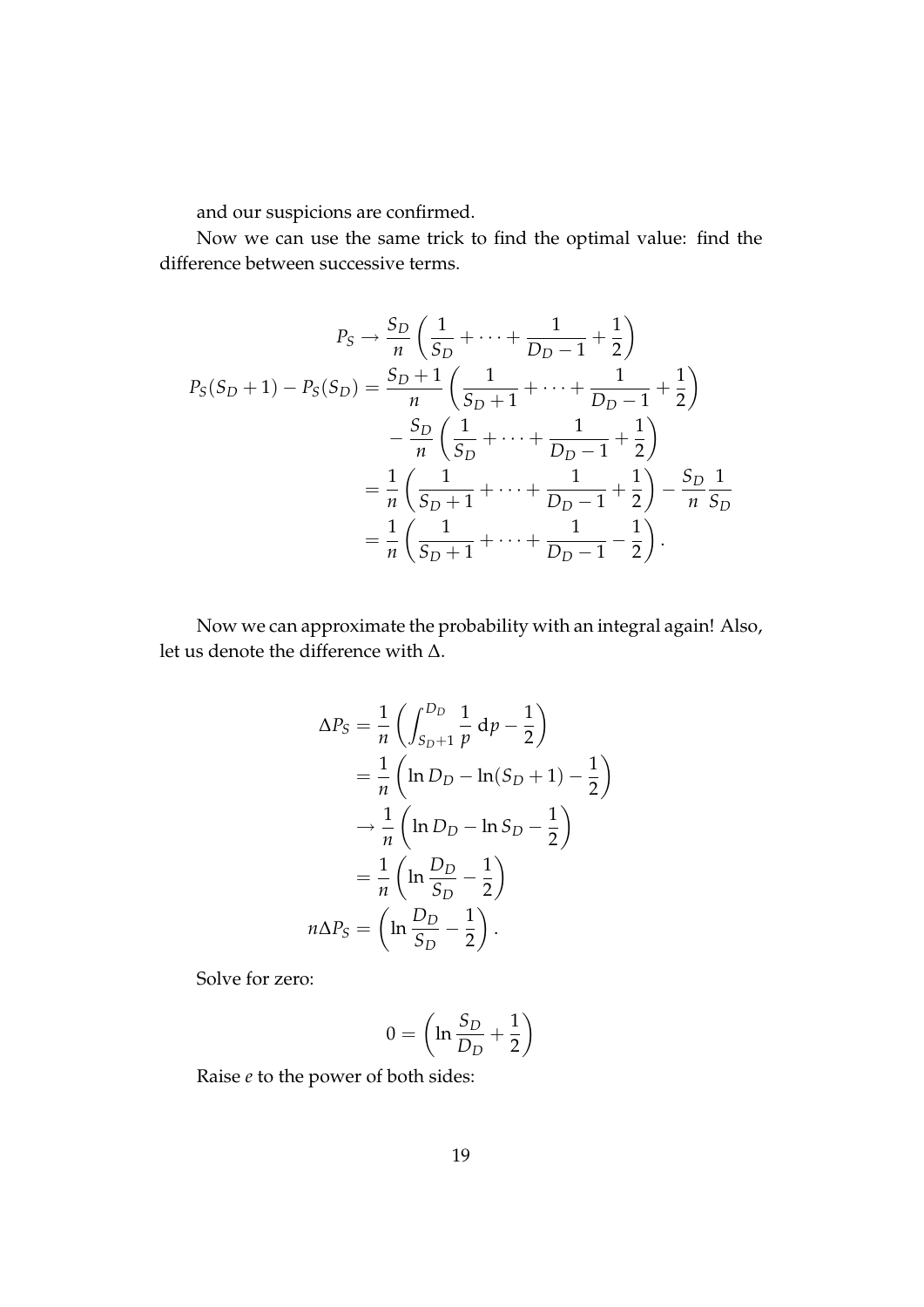$$
1 = e^{\left(\ln \frac{S_D}{D_D} + \frac{1}{2}\right)}
$$

$$
= e^{\ln \frac{S_D}{D_D}} e^{\frac{1}{2}}
$$

$$
= \frac{S_D}{D_D} e^{\frac{1}{2}}
$$

$$
S_D = D_D e^{-\frac{1}{2}}.
$$

and plug in how  $D_D$  converges to  $\frac{n}{e}$ :

$$
S_D = \frac{n}{e^{\frac{3}{2}}} \tag{8}
$$

That's our final result! The ratio is about 22.31%. Finally, let us find the subordinate player's probability of success.

$$
P_S \rightarrow \frac{S_D}{n} \left( \frac{1}{S_D} + \dots + \frac{1}{D_D - 1} + \frac{1}{2} \right)
$$
  
\n
$$
\rightarrow \frac{S_D}{n} \left( \int_{S_D}^{D_D} \frac{1}{p} dp + \frac{1}{2} \right)
$$
  
\n
$$
\rightarrow e^{-\frac{3}{2}} \left( \int_{ne^{-\frac{3}{2}}}^{ne^{-1}} \frac{1}{p} dp + \frac{1}{2} \right)
$$
  
\n
$$
= e^{-\frac{3}{2}} \left( \ln \left( ne^{-1} \right) - \ln \left( ne^{-\frac{3}{2}} \right) + \frac{1}{2} \right)
$$
  
\n
$$
= e^{-\frac{3}{2}} \left( \frac{1}{2} + \frac{1}{2} \right)
$$
  
\n
$$
= e^{-\frac{3}{2}}.
$$

Note, interestingly, that the probability of success is the same as the rejection point, just as it was in the classic problem.

#### **5 The Experience Problem**

Now, we consider the Experience Problem, which is the result of extending the previous extension again, but giving the subordinate player more advantage. First, the problem statement.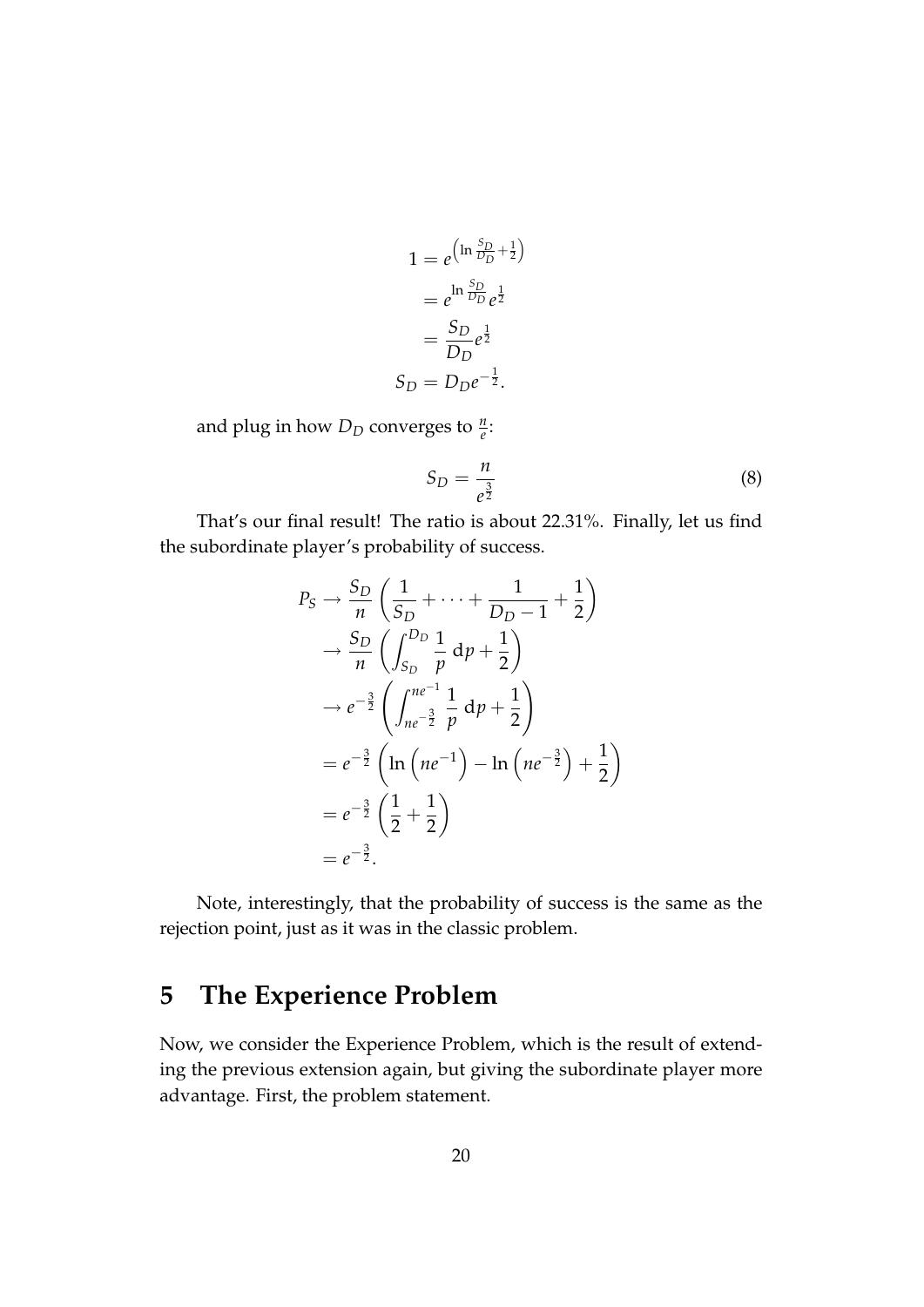As in the previous problems, there are *n* secretaries in total, and the subordinate player interviews them one by one. He interviews the first *s* applicants by himself. After the first *s* applicants have been interviewed, the dominant player steps in and, together and simultaneously, under the assumptions of the previous extension, they interview the remaining  $n - s$ secretaries together. This means that the dominant player will not be able to meet the first *s* applicants, although he knows of their existence.

First, we must find the strategy of the dominant player, which is no longer as trivial as in the previous extension. The dominant player wins if and only if both these conditions hold:

- #1 is one of the last *n* − *s* secretaries that the dominant player can interview.
- The dominant player gets the best applicant in the last *n* − *s* secretaries.

If both hold, the best applicant in the *n* − *s* would be #1, and the dominant player would receive him. Furthermore, the events are independent, and the dominant player only has control over the second event. To maximize its probability, he would therefore use the classic  $\frac{n}{e}$  strategy for the people he can interview, and his rejection point would be *<sup>n</sup>*+*s*(*e*−1) *e* .

When does the subordinate player win? Obviously one case occurs when the first candidate he meets is #1 before the dominant player even starts interviewing. Also, #1 could come after both players are looking for the next candidate; however, because the dominant player does not get to see *s* of the applicants, he may recognize some applicants as candidates that the subordinate player does not. We call these false candidates, and we call the candidates that actually are candidates from both players' point of view true candidates. As a result, to remove the dominant player, there may be one true candidate (note that no false candidates can follow any true candidate), or many false candidates.

- #1 is the first candidate between the two players' rejection points.
- There are no candidates between the two players' rejection points; #1 is after the dominant player's rejection point; and either of: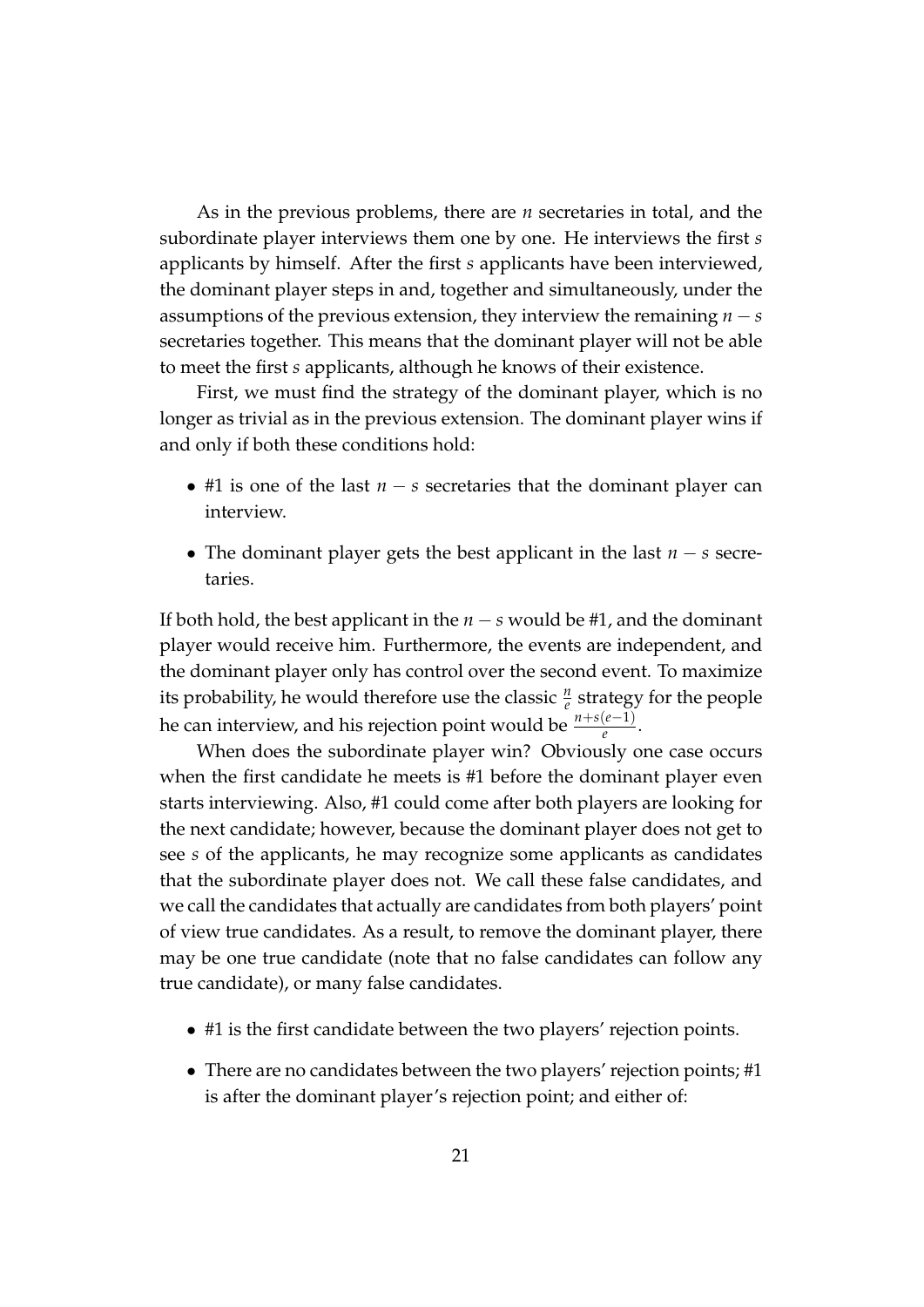- **–** Between the dominant player's rejection point and #1, there are at least one false candidate and no true candidates.
- **–** Between the dominant player's rejection point and #1, there are one true candidate and no false candidates. (Any false candidates would have to precede the true candidate and remove the dominant player from the game; then, the subordinate player would take the true, suboptimal candidate.)

The first case, where #1 is the first candidate between the two players' rejection points, is simple, because we can ignore the dominant player:

$$
\frac{S_D}{n}\left(\frac{1}{S_D} + \frac{1}{S_D+1} + \cdots + \frac{1}{D_D-1}\right) \rightarrow \frac{S_D}{n}\left(\ln D_D - \ln S_D\right)
$$

The next case is in which the dominant player receives a false candidate. For success in this case, the best applicant before #1 cannot be seen by the dominant player, and must be part of the first *s* people. Also, the best applicant before #1 and after the first *s* people must be after the dominant player's rejection point, ensuring that he will see a false candidate. Thus, again summing for each position where #1 could be, we obtain

$$
\frac{1}{n} \left( \frac{s}{D_D + 1} \frac{1}{D_D + 1 - s} + \frac{s}{D_D + 2} \frac{2}{D_D + 2 - s} + \frac{s}{n - 1} \frac{n - 1 - D_D}{n - 1 - s} \right)
$$
\n
$$
\rightarrow \frac{s}{n} \int_{D_D + 1}^{n} \frac{p - D_D}{p(p - s)} dp
$$
\n
$$
= \frac{s}{n} \int_{D_D + 1}^{n} \frac{\frac{D_D}{s}}{p} + \frac{1 - \frac{D_D}{s}}{p - s} dp
$$
\n
$$
\rightarrow \frac{s}{n} \left( \frac{D_D}{s} (\ln n - \ln D_D) + \left( 1 - \frac{D_D}{s} \right) (\ln(n - s) - \ln(D_D - s)) \right)
$$
\n
$$
= \frac{s}{n} \left( \frac{D_D}{s} (\ln n - \ln(n + s(e - 1)) + 1) + \left( 1 - \frac{D_D}{s} \right) \right)
$$
\n
$$
= \frac{s}{n} \left( \frac{D_D}{s} (\ln n - \ln(n + s(e - 1))) + 1 \right)
$$
\n
$$
= \frac{D_D}{n} (\ln n - \ln(n + s(e - 1))) + \frac{s}{n}.
$$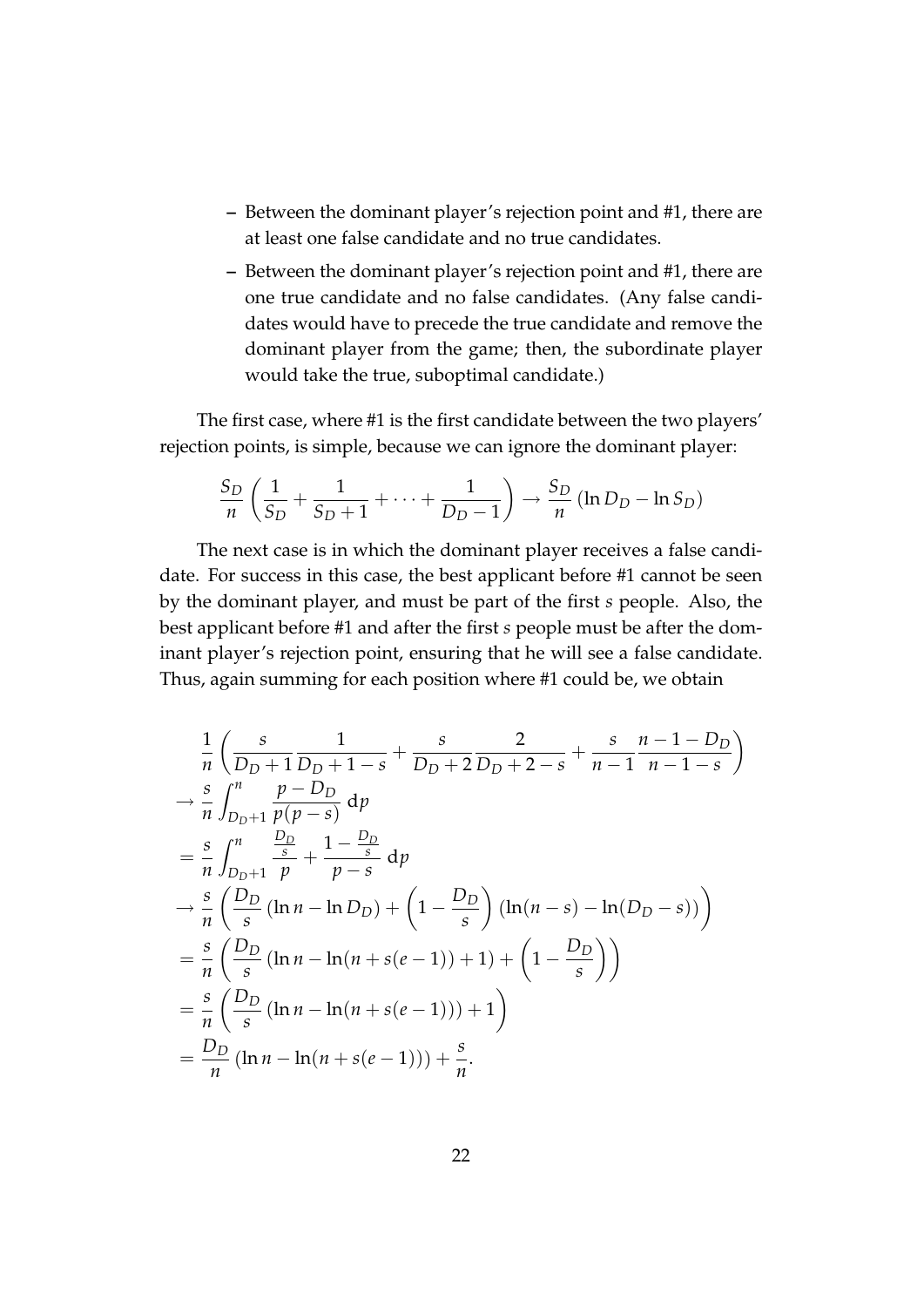The last case is the same as in the second extension; two candidates must come after #1, so the probability is also the same:

$$
\frac{S_D}{2n}
$$

Now, of course, we find the difference between successive terms.

$$
\frac{S_D + 1}{n} (\ln D_D - \ln(S_D + 1)) + \frac{S_D + 1}{2n} + \frac{D_D}{n} (\ln n - \ln(n + s(e - 1)) + \frac{s}{n}
$$
  
\n
$$
- \frac{S_D}{n} (\ln D_D - \ln S_D) + \frac{S_D}{2n} + \frac{D_D}{n} (\ln n - \ln(n + s(e - 1)) + \frac{s}{n}
$$
  
\n
$$
= \frac{\ln D_D}{n} + \frac{1}{2n} - \frac{1}{n} ((S_D + 1) \ln(S_D + 1) - S_D \ln S_D)
$$
  
\n
$$
= \frac{\ln D_D}{n} + \frac{1}{2n} - \frac{1}{n} \ln \left( \frac{(S_D + 1)^{S_D + 1}}{S_D^{S_D}} \right)
$$
  
\n
$$
= \frac{\ln D_D}{n} + \frac{1}{2n} - \frac{1}{n} \ln \left( \left( \frac{S_D + 1}{S_D} \right)^{S_D} \right) - \frac{1}{n}
$$
  
\n
$$
= \frac{1}{n} \left( \ln D_D - \ln S_D - \frac{1}{2} \right).
$$

Solving for zero is straightforward.

$$
0 = \frac{1}{n} \left( \ln D_D - \ln S_D - \frac{1}{2} \right)
$$
  

$$
0 = \ln D_D - \ln S_D - \frac{1}{2}
$$
  

$$
\ln S_D = \ln D_D - \frac{1}{2}
$$
  

$$
S_D = D_D e^{-\frac{1}{2}}.
$$

This is actually the same result that we arrived at in the previous section. Why? The reason is actually quite simple: the only difference in probability is the case where the dominant player meets a false candidate, and the probability of success here is constant. As a result, the optimal rejection point is the same, but not the probability of success. The difference in the results is simply because the dominant player has decided to follow